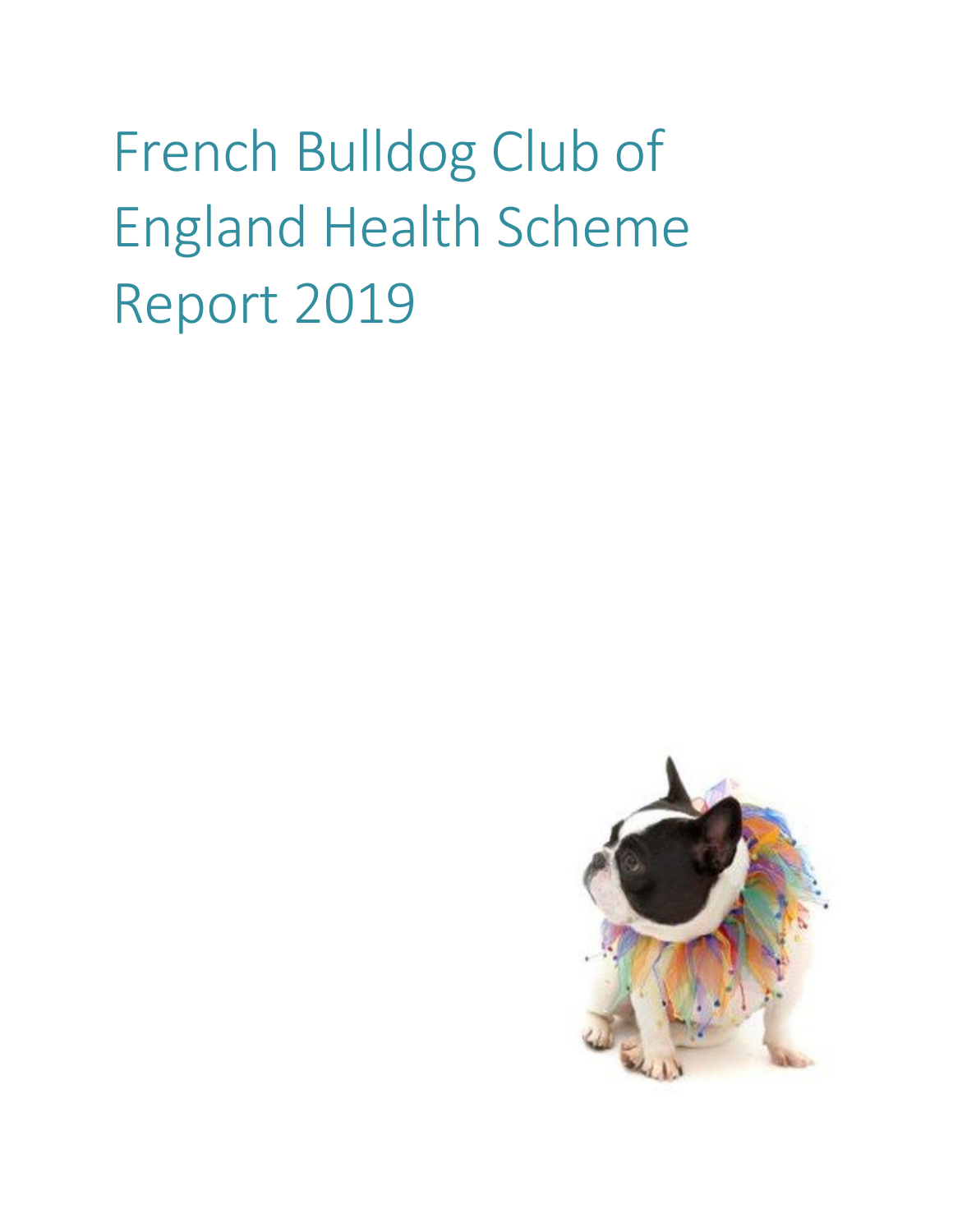## Contents

| Introduction                                      | 1         |
|---------------------------------------------------|-----------|
| French Bulldog Club of England Health Assessments | $2 - 3$   |
| Demographics                                      | $4 - 5$   |
| Health Scheme Levels                              | $6 - 7$   |
| <b>Body Condition Score</b>                       | $8 - 9$   |
| Nostril Stenosis                                  | $10 - 12$ |
| <b>Breathing Assessment</b>                       | $13 - 15$ |
| Patellar Luxation Grading                         | $16 - 17$ |
| Tails                                             | $18 - 19$ |
| Eye Health                                        | 20        |
| Ears and Hearing                                  | 21        |
| Heart Health                                      | 22        |
| Skin Health                                       | 23        |
| <b>Additional Notes</b>                           | 24        |
| Methods                                           | 25        |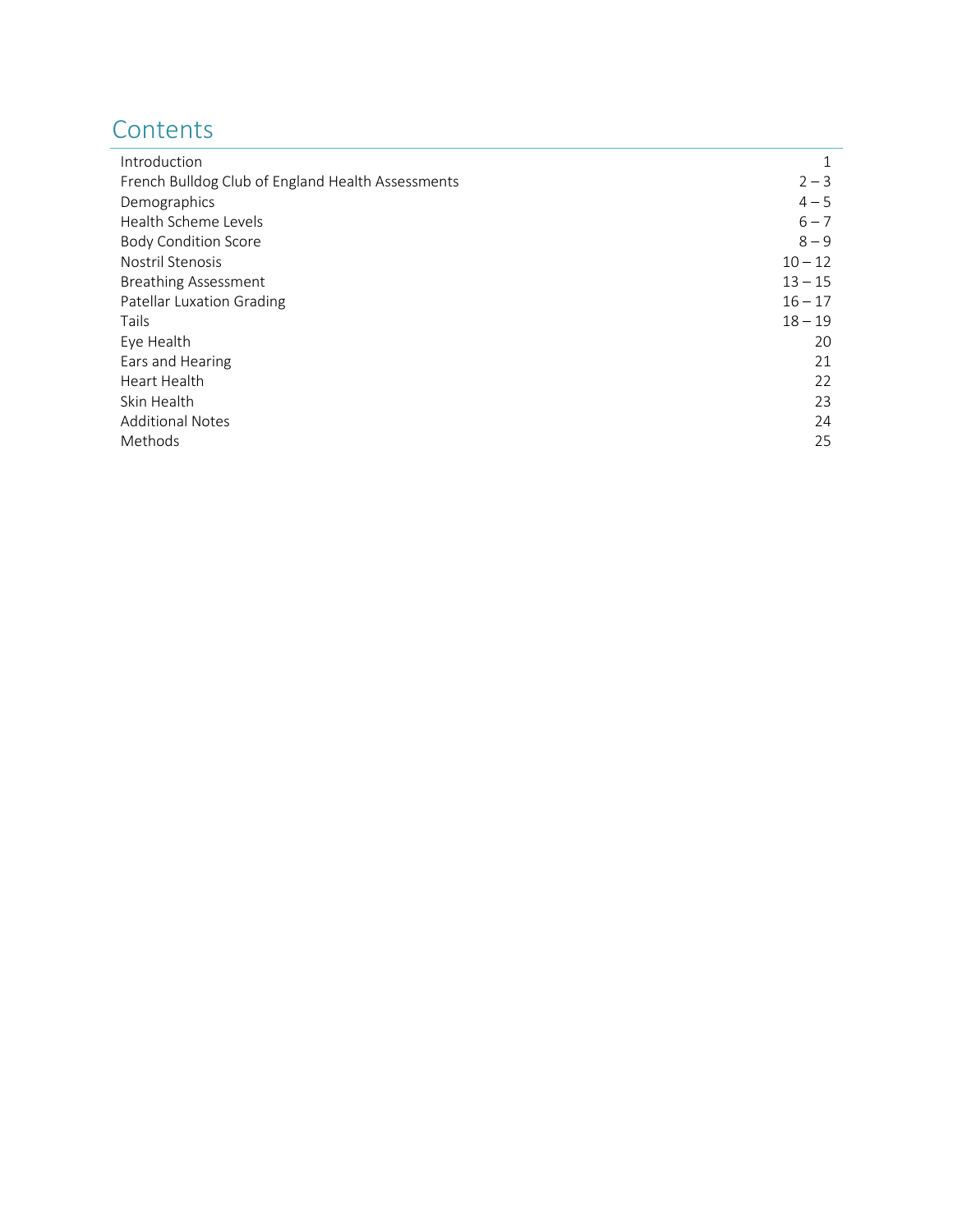#### Introduction

Many health problems in Frenchies are constitutional, being unwanted side effects of the breed's basic shortfaced, chondrodystrophic structure. These may include respiratory disorders such as Brachycephalic Obstructive Airways Syndrome (upper respiratory problems affecting the nose, mouth and throat), prominent eyes, dental problems, spinal and tail issues. Many of these are polygenic or developmental defects.

One of the major initiatives developed and set up by the French Bulldog Club of England is the multi-level French Bulldog Health Scheme. This report is the findings of the scheme to date.

The French Bulldog Health Scheme is a valuable tool. The aim of the scheme is to enable breeders to make more informed choices in their selection of breeding stock, from the results and knowledge obtained from the tests set out within the scheme.

We want to encourage breeders and owners to health test, to educate breeders and owners in the need to avoid exaggeration of construction and to continue to improve the overall health of the breed.

*Penny Rankine-Parsons KC Breed Health Co-ordinator*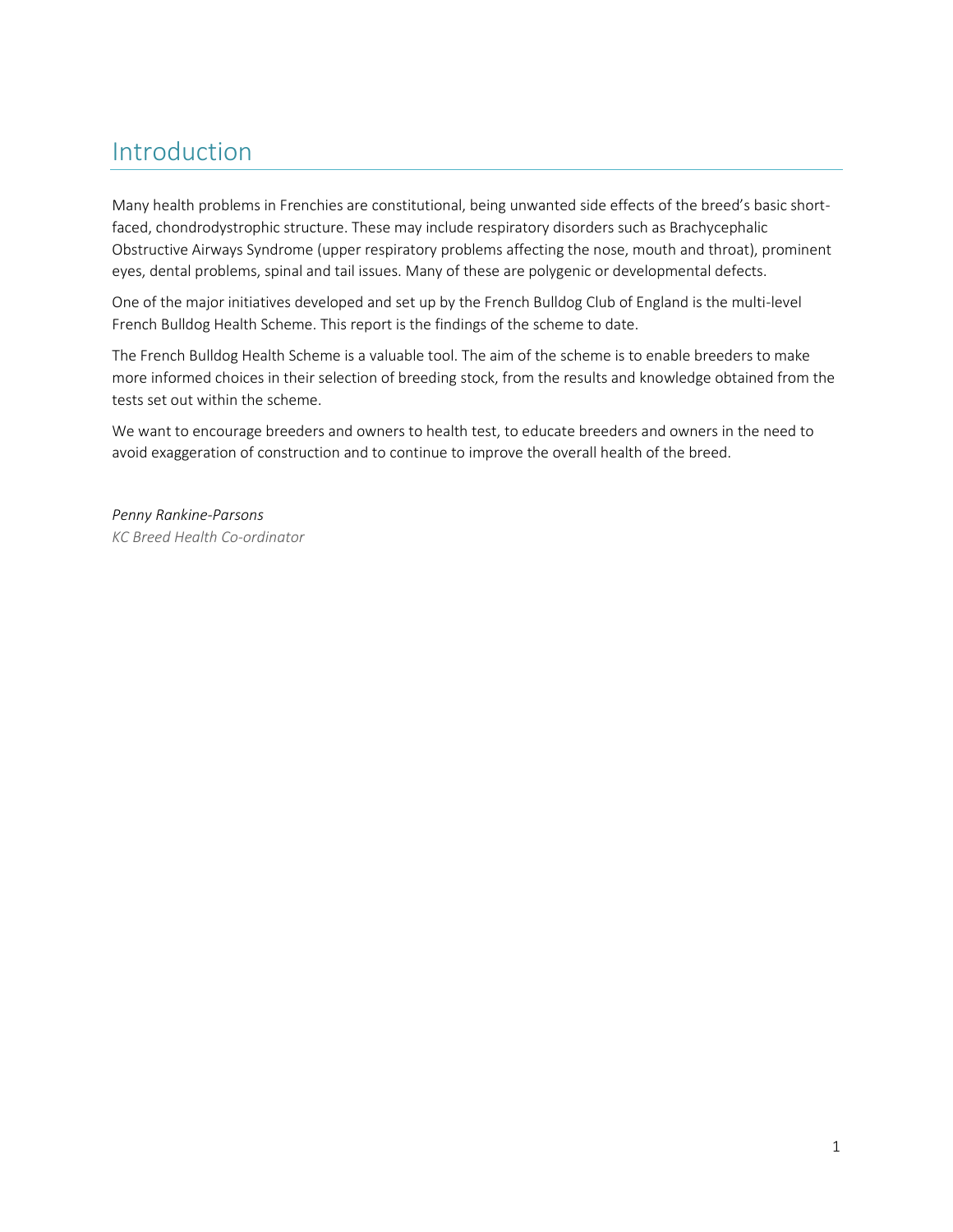# French Bulldog Club of England Health Assessments

This summary report includes information from 2,151 health assessment forms, returned since 2010 as part of the French Bulldog Club of England (FBCE) health scheme. These forms can be completed by any vet, and currently covers examination of the ears, eyes, heart, breathing, nostrils, skin, patellas, spines, tails and temperament. Returning the form to the FBCE entitles the dog to a bronze health certificate, with further tests and requirements for achieving the silver and gold levels.

Se[e http://www.frenchbulldogclubofengland.org.uk/how-to-participate.html](http://www.frenchbulldogclubofengland.org.uk/how-to-participate.html) for more information on the current health assessment form and grading instructions for vets.

Standard colours for French bulldogs, as defined by the Kennel Club, include brindle, brindle & white, dark brindle, fawn, fawn & white, fawn pied, fawn with black mask, light brindle, pied and white. All other colours are deemed 'colour not recognized by KC' (CNR).

Se[e https://www.thekennelclub.org.uk/services/public/breed/colours.aspx?id=4088](https://www.thekennelclub.org.uk/services/public/breed/colours.aspx?id=4088) for further details.

Of the health assessment forms included in this report, 1,756 were returned with a KC standard colour recorded on the form. Figure 1 shows a representation of the number of these forms returned each year. The number of forms returned increased every year until 2016, where 344 forms were returned to the FBCE. Since then, the number of forms returned for standard coloured dogs has levelled off, with 260 forms returned in 2017 and 282 forms returned in 2018. The number of forms for 2019 in Figure 1 represents only a partial year.



Figure 1 Health assessments returned per year to the FBCE, for French bulldogs reported as a standard colour. Numbers for 2019 cover only a partial year.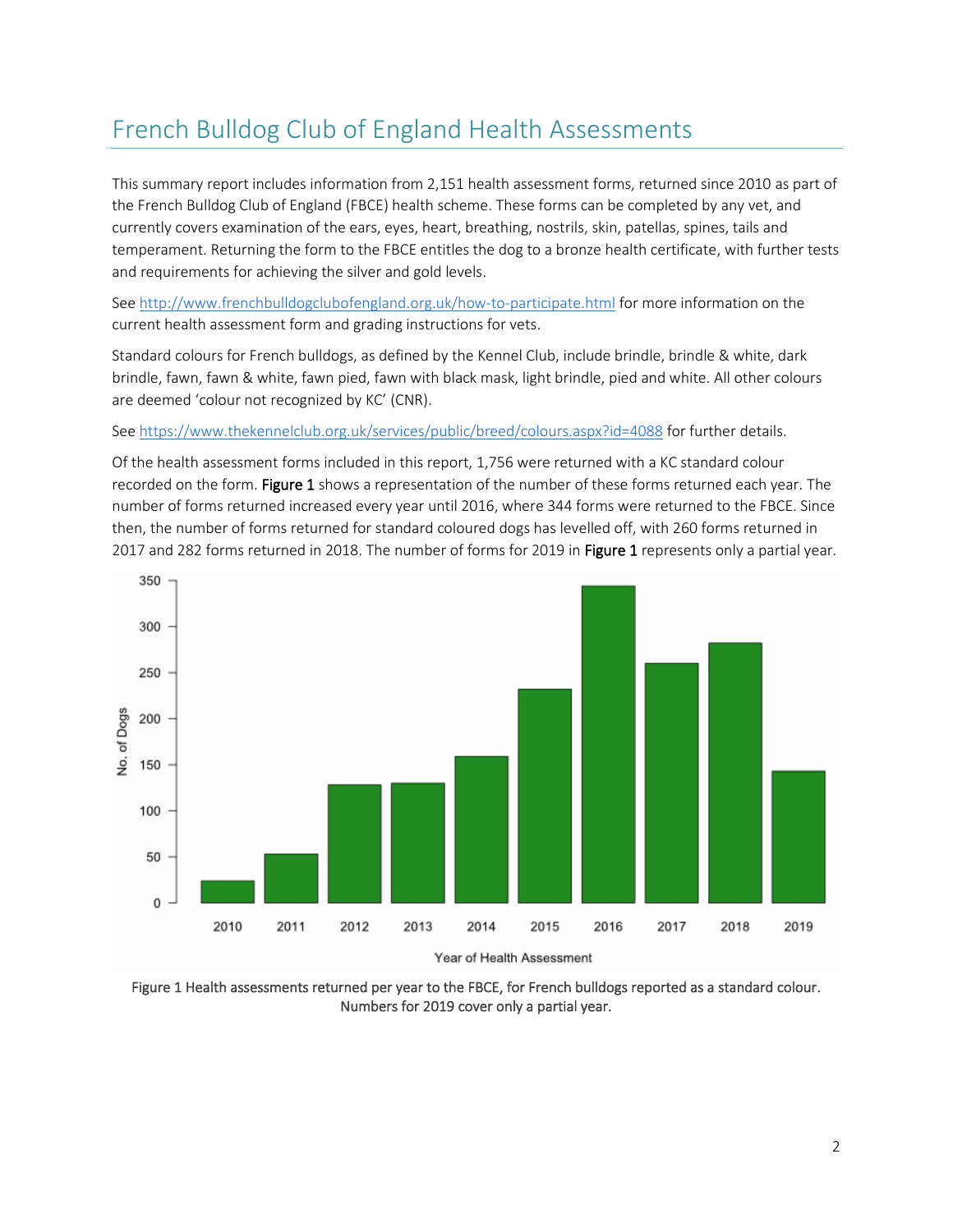Health assessment forms have also been returned for 395 French bulldogs reported as a non-recognised colour. Figure 2 shows a representation of the number of these forms returned each year. The number of forms returned increased each year, peaking in 2018 with 123 forms returned. Although 2019 only represents a partial year, these numbers are unlikely to increase in the future, as the FBCE no longer issues health scheme certificates for French bulldogs of unrecognised colour. This change occurred on 31<sup>st</sup> March 2019 (see <http://www.frenchbulldogclubofengland.org.uk/how-to-participate.html> for more information).



Figure 2 Health assessments returned per year to the FBCE for CNR French bulldogs. Numbers for 2019 cover only a partial year. From March 2019, CNR dogs will no longer have health assessment results recorded by the FBCE.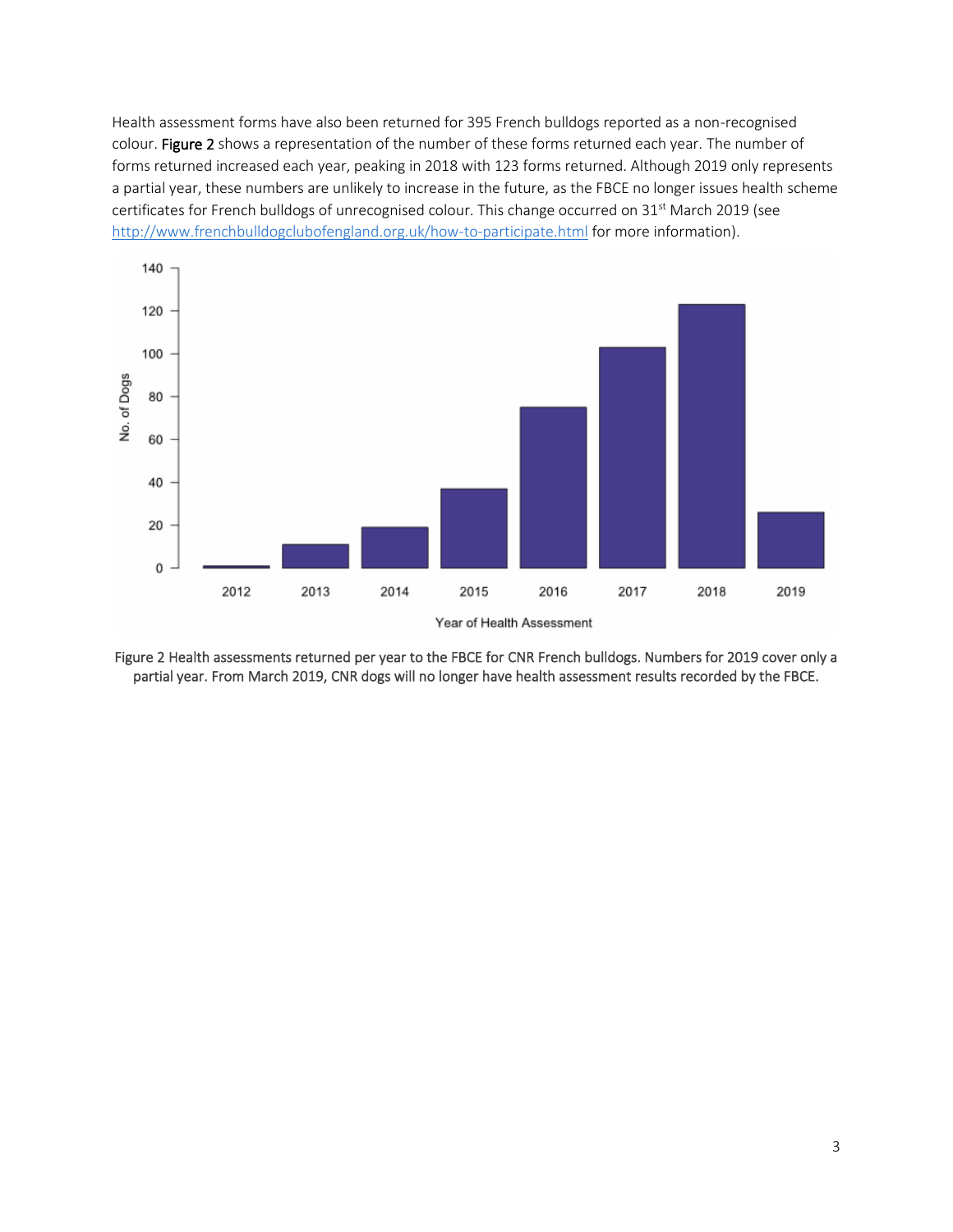### Demographics



Of the 1,756 standard colour French bulldogs with returned health assessment forms, one did not have a clearly recorded sex. Of the others, 75.4% were female and 24.6% were male (see Figure 3).

Figure 3 Sex breakdown for standard colour French bulldogs with returned health assessment forms.



The breakdown by sex for the CNR dogs is shown in Figure 4. Of the French bulldogs with recorded sex, 59.5% were female and 40.5% were male.

Figure 4 Sex breakdown for CNR French bulldogs with returned health assessment forms.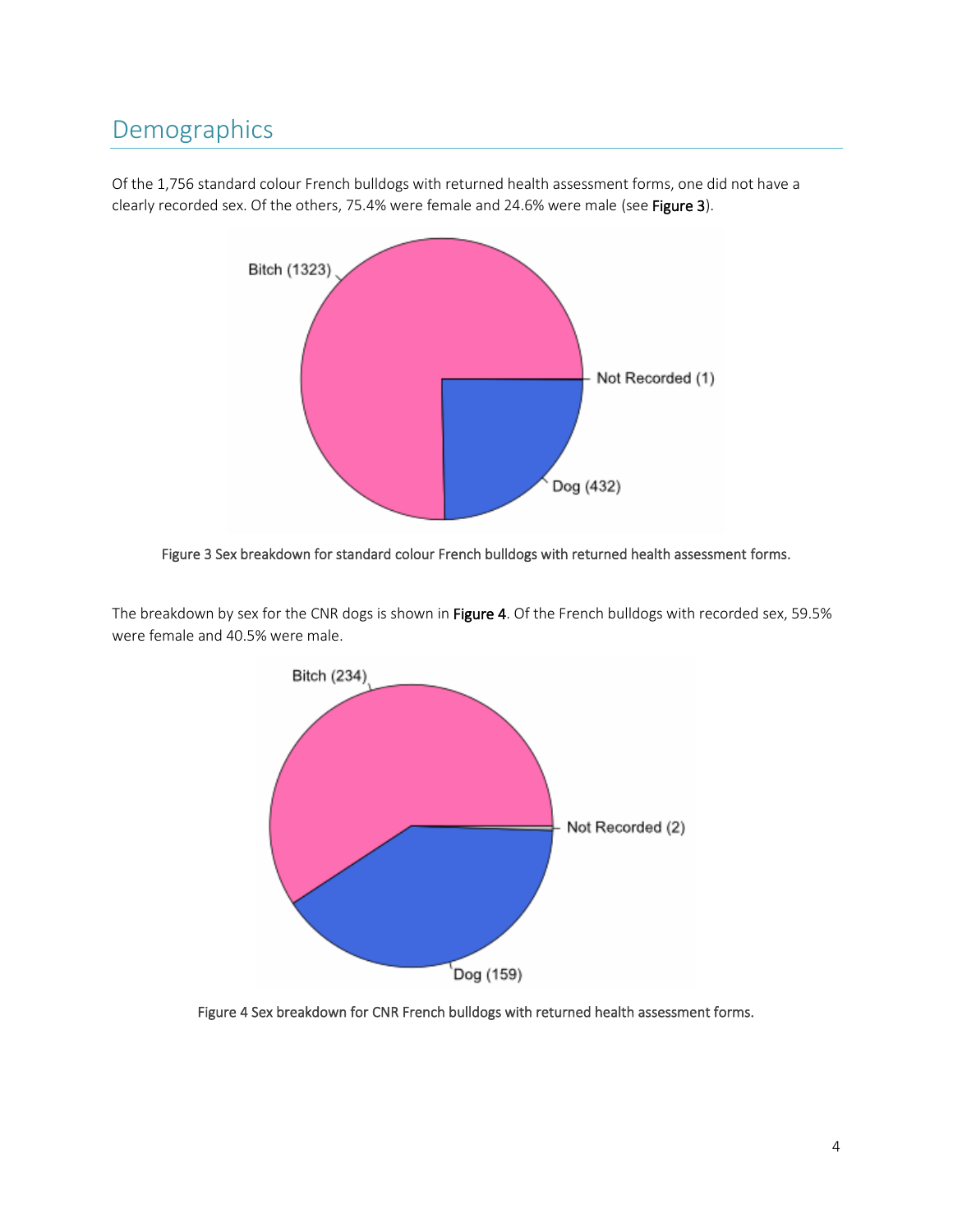Most standard colour French bulldogs were assessed at the age of either one or two years, with these dogs forming 83.3% of the total (Figure 5). Three of the dogs were 7 years or over, which would be considered veteran dogs in KC show rings (see [https://www.thekennelclub.org.uk/activities/dog-showing/new-to-dog](https://www.thekennelclub.org.uk/activities/dog-showing/new-to-dog-showing/class-classification)[showing/class-classification\)](https://www.thekennelclub.org.uk/activities/dog-showing/new-to-dog-showing/class-classification)



Figure 5 Age of standard colour French bulldogs when assessed (rounded down to the nearest year).

The majority (62.0%) of CNR French bulldogs were less than two years of age at the time of assessment, with another 29.4% less than three years (Figure 6). The oldest CNR French bulldog with a returned form was seven years.



Figure 6 Age of CNR French bulldogs when assessed (rounded down to the nearest year).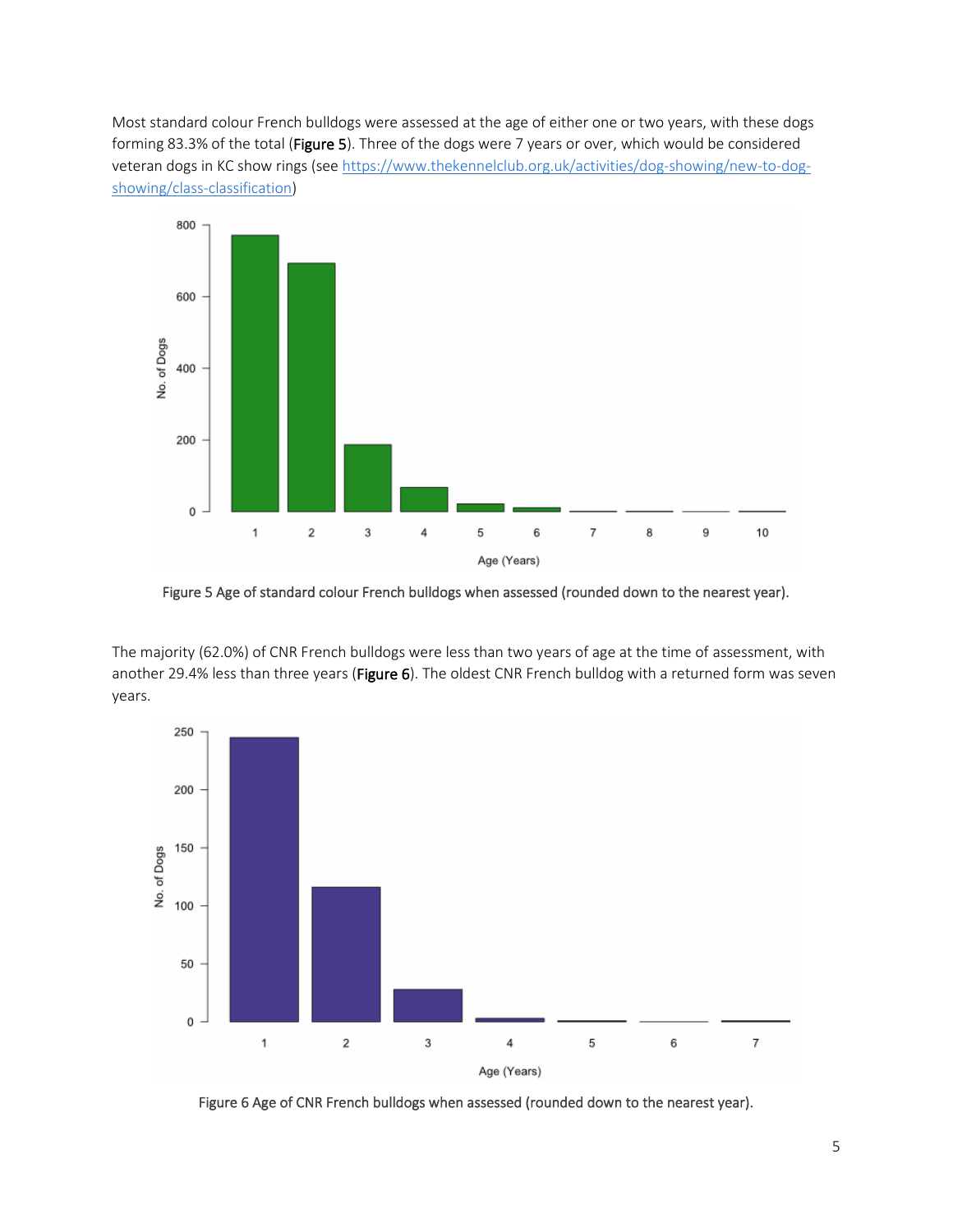# Health Scheme Levels

The health scheme is divided into three levels: bronze, silver and gold. You must fulfil the requirements of all preceding levels before being awarded the next level. Health scheme requirements have changed over time, as knowledge of the issues in the breed and methods of testing have improved. The current requirements are as follows:

*Bronze* – return a completed health assessment form at age 1 year or over.

*Silver* – BOAS assessed grade 0/1; nostrils grade 1/2 (exceptions may be made if nostrils are grade 3 depending on vet's comments); normal heart test; patella score 0/1; clear HC-HSF4 (hereditary cataracts) DNA test result; and clear or carrier DM (degenerative myelopathy) DNA test result.

*Gold* – over 2 years of age; BOAS grade 0/1 with the official KC Respiratory Function Grading Scheme; repeat normal heart test; and spinal x-ray with dorso-ventral and lateral views evaluated by a vet.

Of the 1,756 standard colour French bulldogs that achieved bronze by returning the completed health assessment form, 821 (46.8%) have also been awarded a silver health certificate. As the gold award is limited to dogs over two years of age, only dogs predicted to currently be over two years of age should be included in calculations. The current age of each dog was estimated using the formula:

#### $age \approx current$  year (2019) – year of health assessment + age in years at health assessment

1,694 standard colour French bulldogs are estimated to be over two years of age in 2019 (Figure 7). Of these, 782 (46.2%) dogs have achieved the silver level, leaving them eligible to apply for gold. 115 standard colour dogs have achieved the gold level – 6.8% of the dogs estimated to be over two years of age and 14.7% of dogs who have achieved the silver level. Eight of these dogs achieved gold as defined in 2012/2013, nine dogs achieved gold as defined in 2013/2014, and six dogs achieved gold as defined in 2014/2015.



Figure 7 Level of health scheme achieved by standard colour French bulldogs, estimated to be over two years of age in 2019.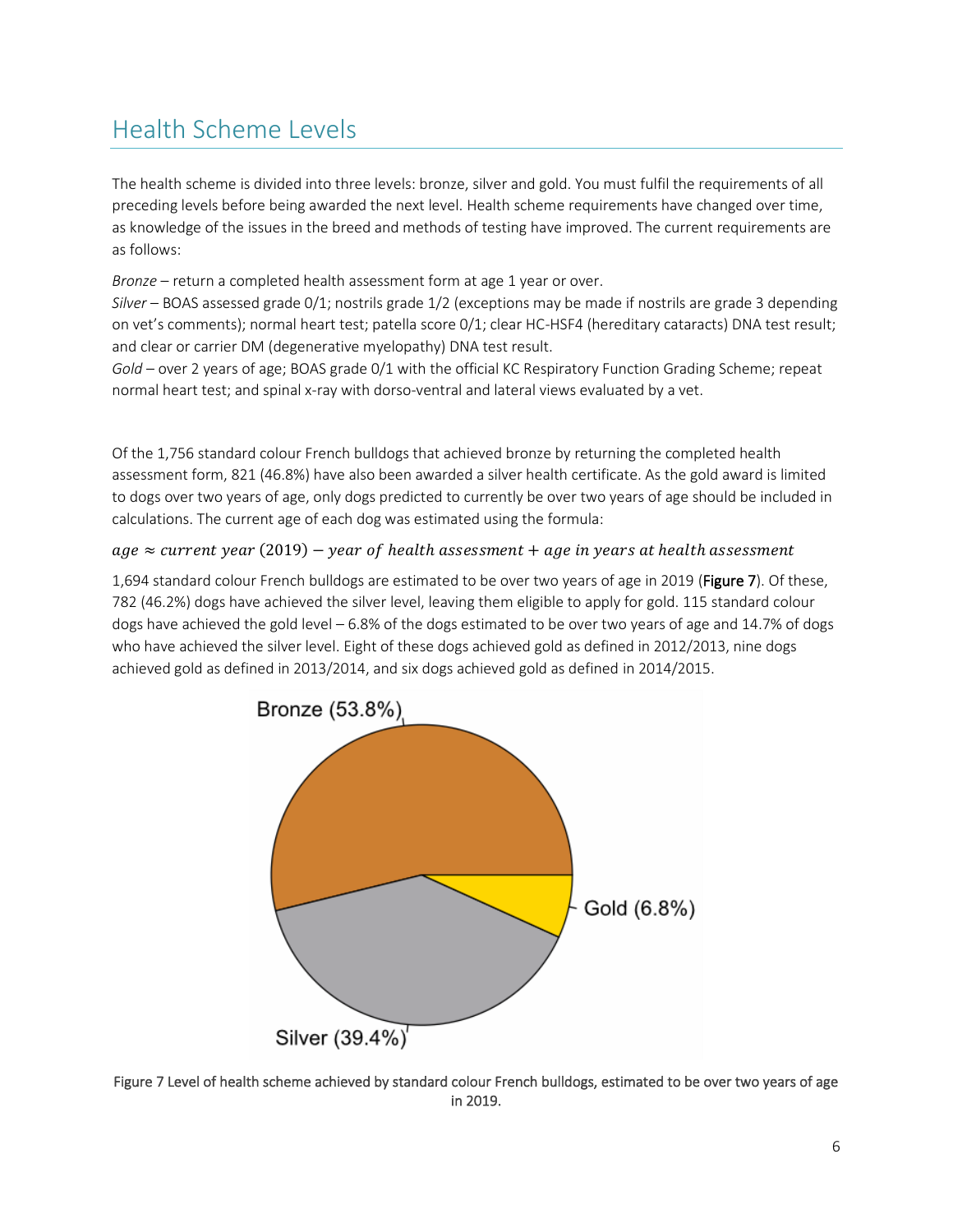Of the 395 CNR French bulldogs that achieved bronze by returning the completed health assessment form, 204 (51.6%) have also been awarded a silver health certificate (Figure 8). 380 CNR French bulldogs are estimated to be over two years of age in 2019. Of these, 191 (50.3%) dogs have achieved the silver level, leaving them eligible to apply for gold. 13 CNR dogs have achieved the gold level – 3.4% of the dogs estimated to be over two years of age and 6.8% of dogs who have achieved the silver level.



Figure 8 Level of health scheme achieved by CNR French bulldogs, estimated to be over two years of age in 2019.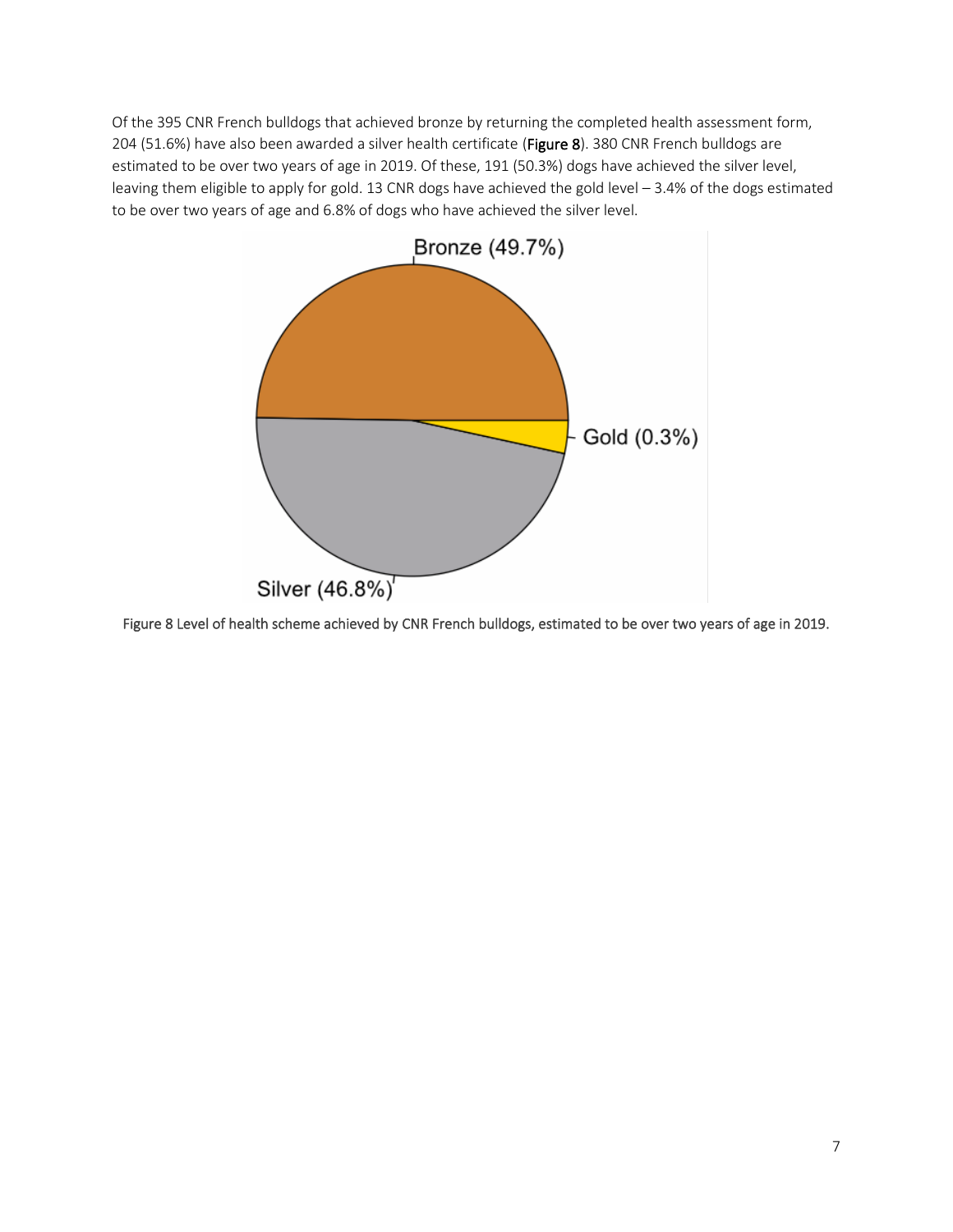### Body Condition Score

Since 2015, vets have been asked to assess the condition of the examined French bulldogs via the body condition score (BCS). Dogs are assessed on a scale between 1 and 9, with a score of 4 or 5 usually considered ideal. Lower scores are considered underweight, whilst higher scores are considered overweight or obese.

Se[e https://www.wsava.org/WSAVA/media/PDF\\_old/Body-condition-score-chart-dogs.pdf](https://www.wsava.org/WSAVA/media/PDF_old/Body-condition-score-chart-dogs.pdf) for a more detailed description.

Of those standard colour French bulldogs with a recorded BCS, the majority (87.5%) were scored at an ideal weight (either 4 or 5; Figure 9). 2.3% were scored as underweight and 10.0% were scored as overweight. Sixteen dogs were scored a 7 or above, which has been associated with an increased risk of brachycephalic obstructive airway syndrome (BOAS) in pugs and bulldogs, though not French bulldogs [\(https://doi.org/10.1371/journal.pone.0181928\)](https://doi.org/10.1371/journal.pone.0181928).



Figure 9 Body condition score of standard colour French bulldogs at time of assessment.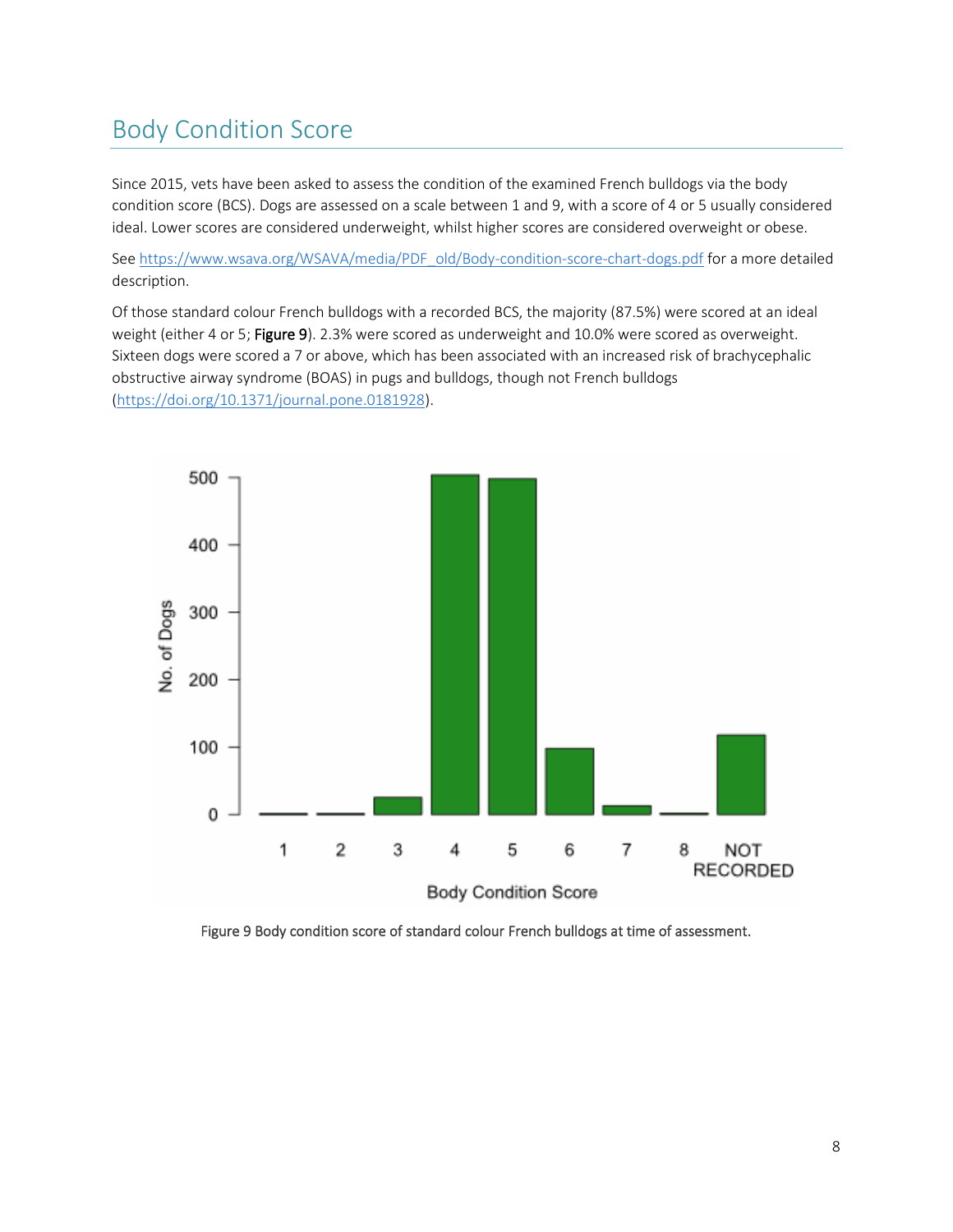Of those CNR French bulldogs with a recorded BCS, the majority (88.8%) were scored at an ideal weight (either 4 or 5; Figure 10). 2.9% were scored as underweight and 8.3% were scored as overweight. Five dogs were scored a 7 or above.



Figure 10 Body condition score of CNR French bulldogs at time of assessment.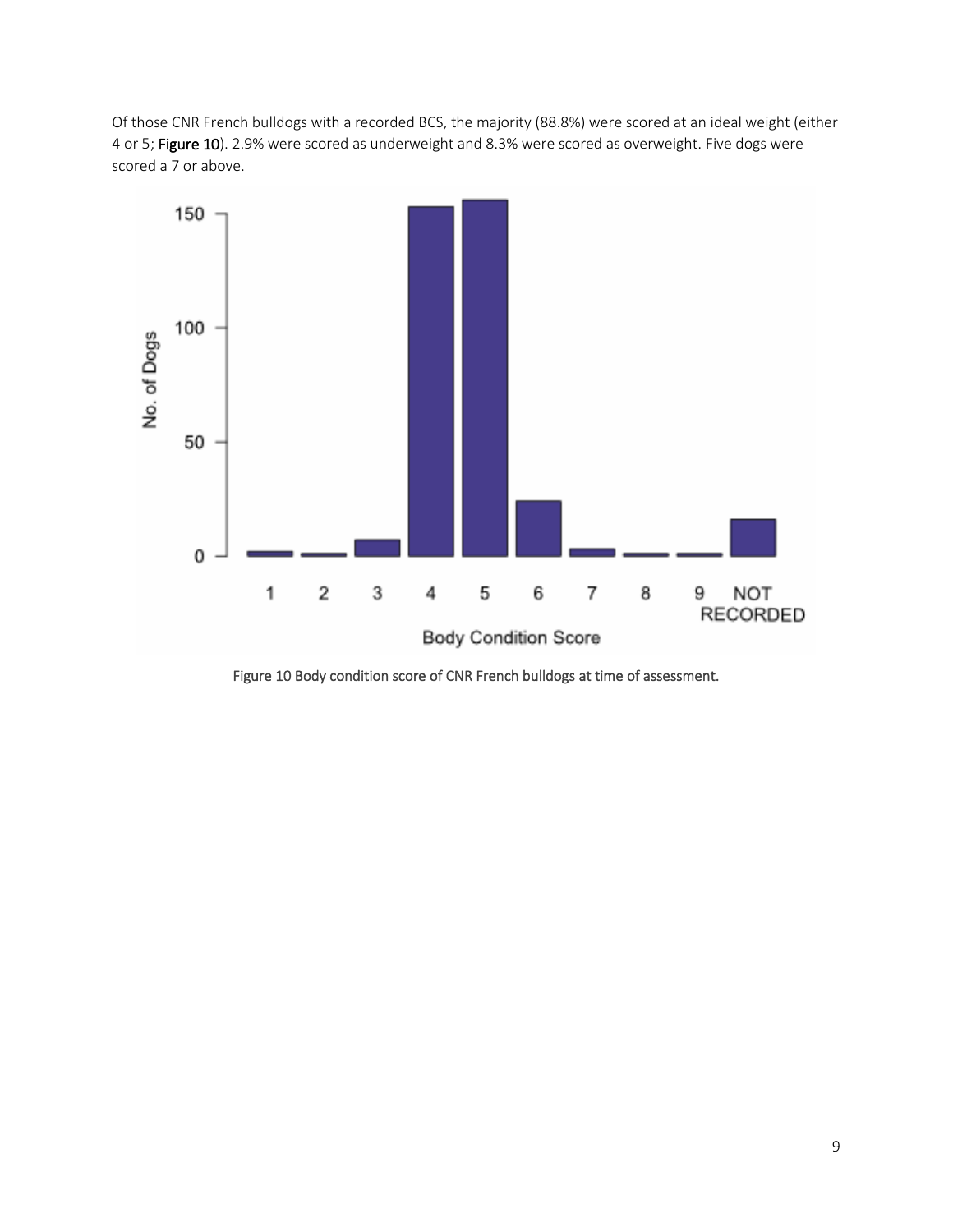# Nostril Stenosis

The degree of nostril stenosis (how open or closed the nostrils are) has been associated with the risk of brachycephalic obstructive airway syndrome (BOAS) in French bulldogs [\(https://doi.org/10.1371/journal.pone.0181928\)](https://doi.org/10.1371/journal.pone.0181928).

Early assessment forms asked the vets to grade the dog's nostrils as either: open, slightly stenosed or stenosed. 573 standard colour French bulldogs were assessed under this scheme, achieving the results represented in Figure 11. 37.0% of dogs' nostrils were assessed as open, 53.2% as slightly stenosed and 9.8% as stenosed.



Figure 11 Nostril grading of standard colour French bulldogs from early assessment forms.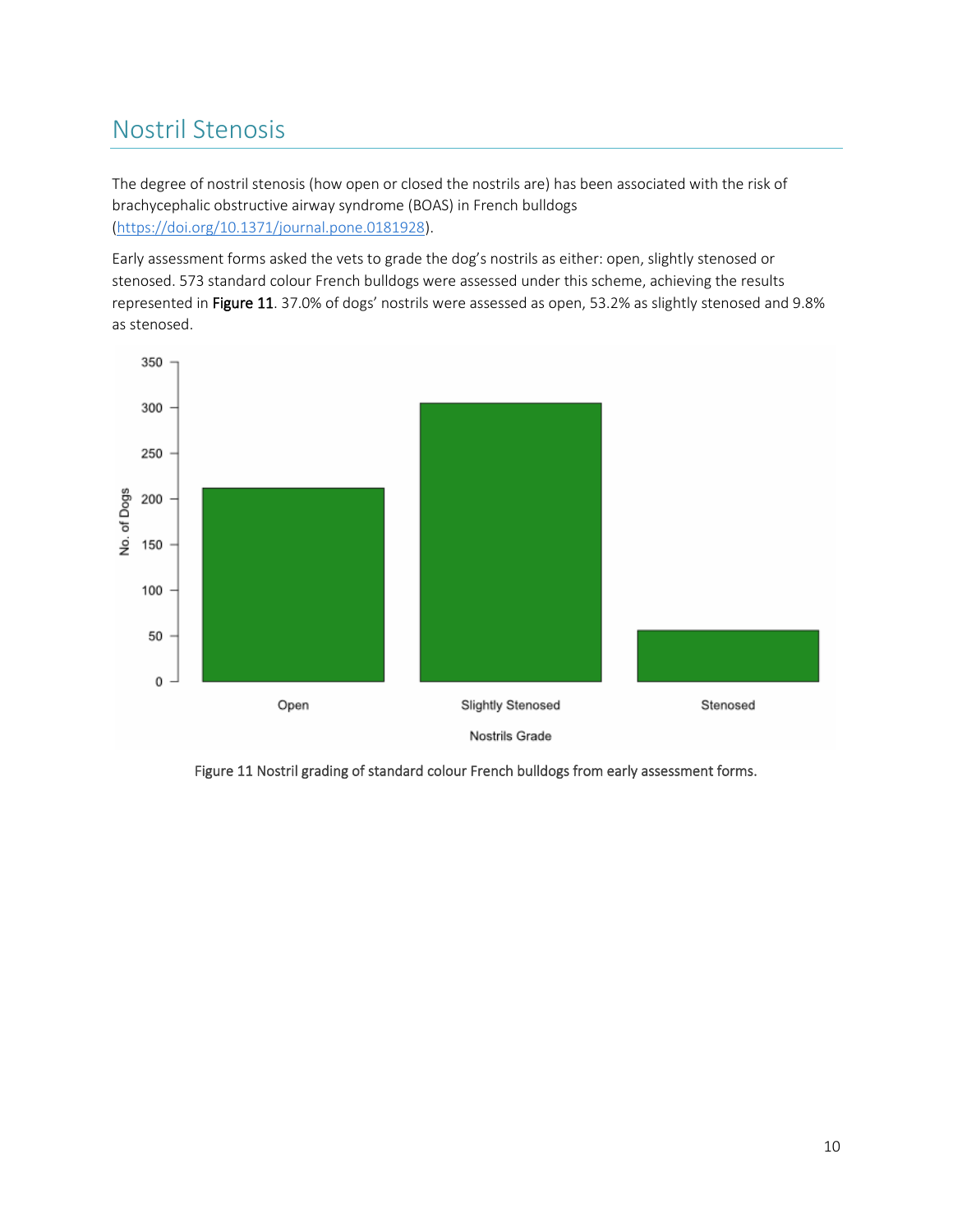A nostril grading scheme was introduced in 2015, developed in collaboration with researchers at the University of Cambridge (see<https://www.vet.cam.ac.uk/boas> for more information). The most open nostrils are awarded a grade of 1, whilst the most stenosed/closed nostrils are graded as a 4. Figure 12 shows the distribution of the new nostril grades for 1,173 standard colour French bulldogs. Just over half of these dogs were graded as a 2, sometimes described as mild stenosis. 24.5% of dogs had nostrils graded as either a 3 (moderate stenosis) or 4 (severe stenosis), which has been associated with an increased risk of BOAS [\(https://doi.org/10.1371/journal.pone.0181928\)](https://doi.org/10.1371/journal.pone.0181928).



Figure 12 Nostril grading of standard colour French bulldogs, according to the University of Cambridge grading scheme.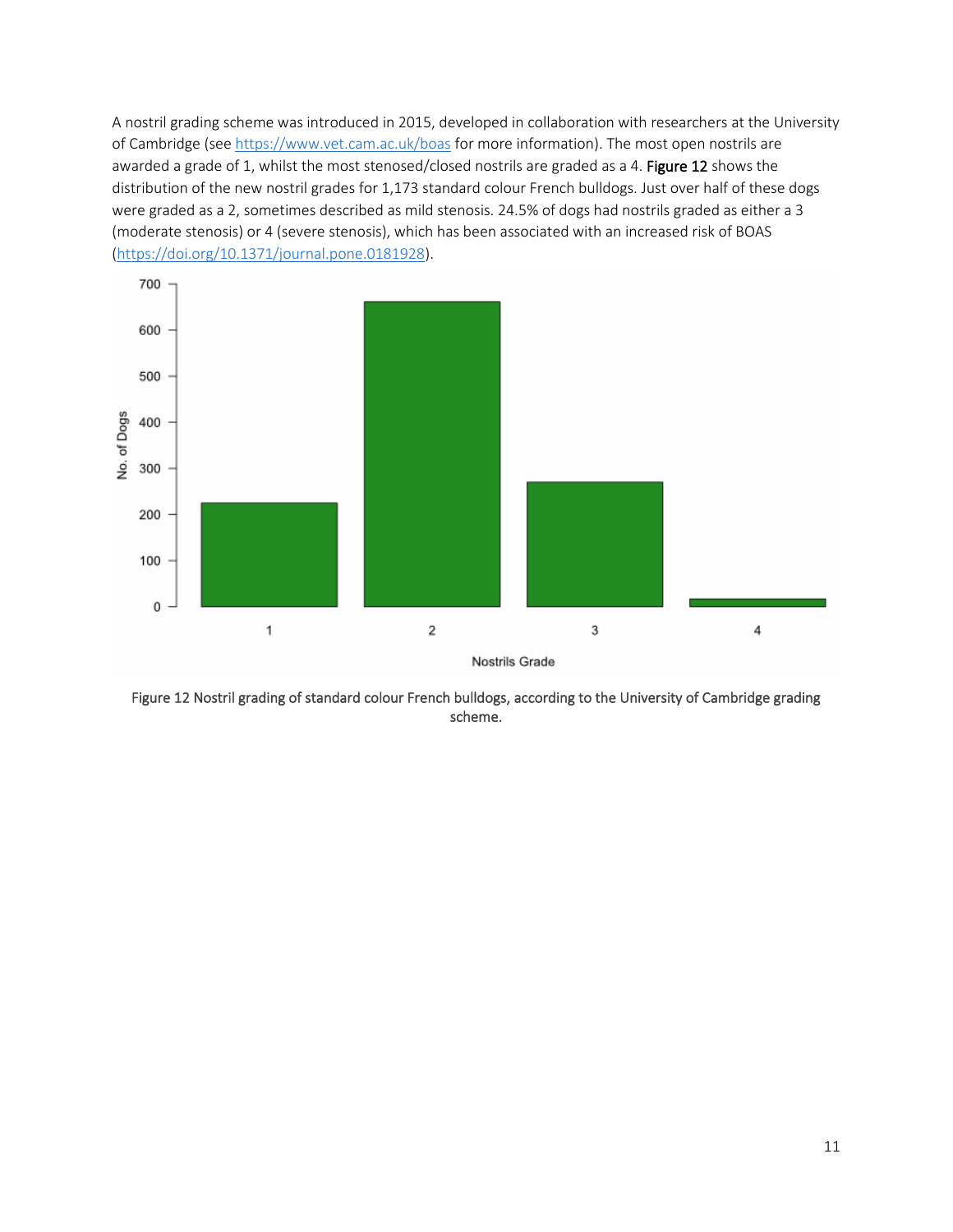

Forty-four CNR French bulldogs were assessed under the old nostril grading system (Figure 13). 54.5% of dogs' nostrils were assessed as open, 40.9% as slightly stenosed and 4.5% as stenosed.

#### Figure 13 Nostril grading of CNR French bulldogs from early assessment forms.

Figure 14 shows the distribution of the new nostril grades for 351 CNR French bulldogs. Just over half of these dogs were graded as a 2, sometimes described as mild stenosis. 19.1% of dogs had nostrils graded as either a 3 (moderate stenosis) or 4 (severe stenosis).



Figure 14 Nostril grading of CNR French bulldogs, according to the University of Cambridge grading scheme.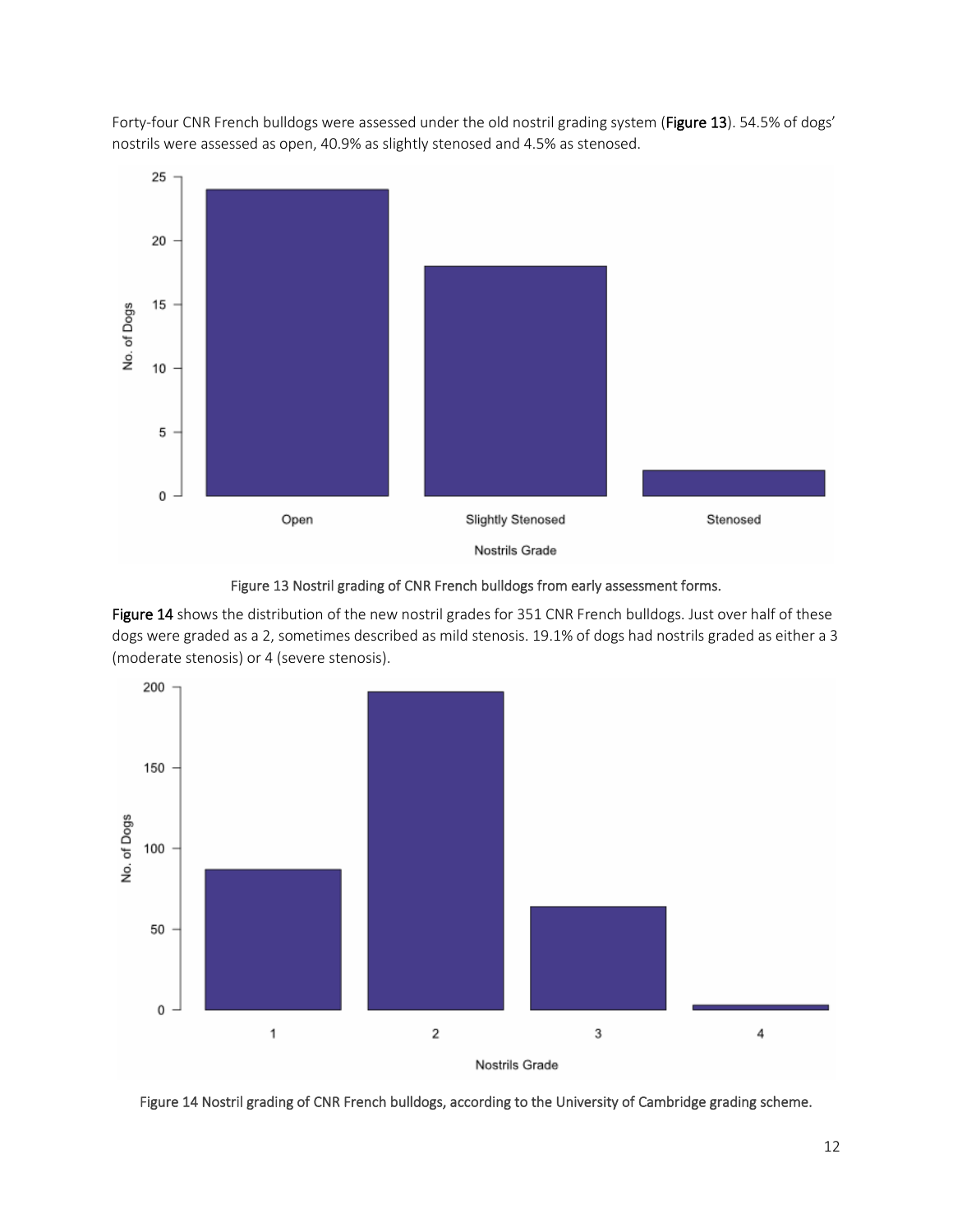#### Breathing Assessment

One issue which has been identified in French bulldogs is brachycephalic obstructive airway syndrome (BOAS) – a respiratory syndrome identified in dogs with short muzzles. Therefore, the health assessment included assessment of each dog's breathing.

In early assessments, the breathing of each dog was graded both pre- and post-exercise, as either very good (VG), good (G) or poor (P). Figure 15 shows the breathing assessment results for 608 standard colour French bulldogs. Just over half of the assessed dogs were graded 'good' both pre- and post-exercise. The breathing of 9.5% of dogs deteriorated after exercise (either VG/G or G/P).



Breathing Assessment (Pre-Exercise/Post-Exercise)

Figure 15 Breathing assessment of standard colour French bulldogs, pre- and post-exercise. VG = very good, G = good, P = poor.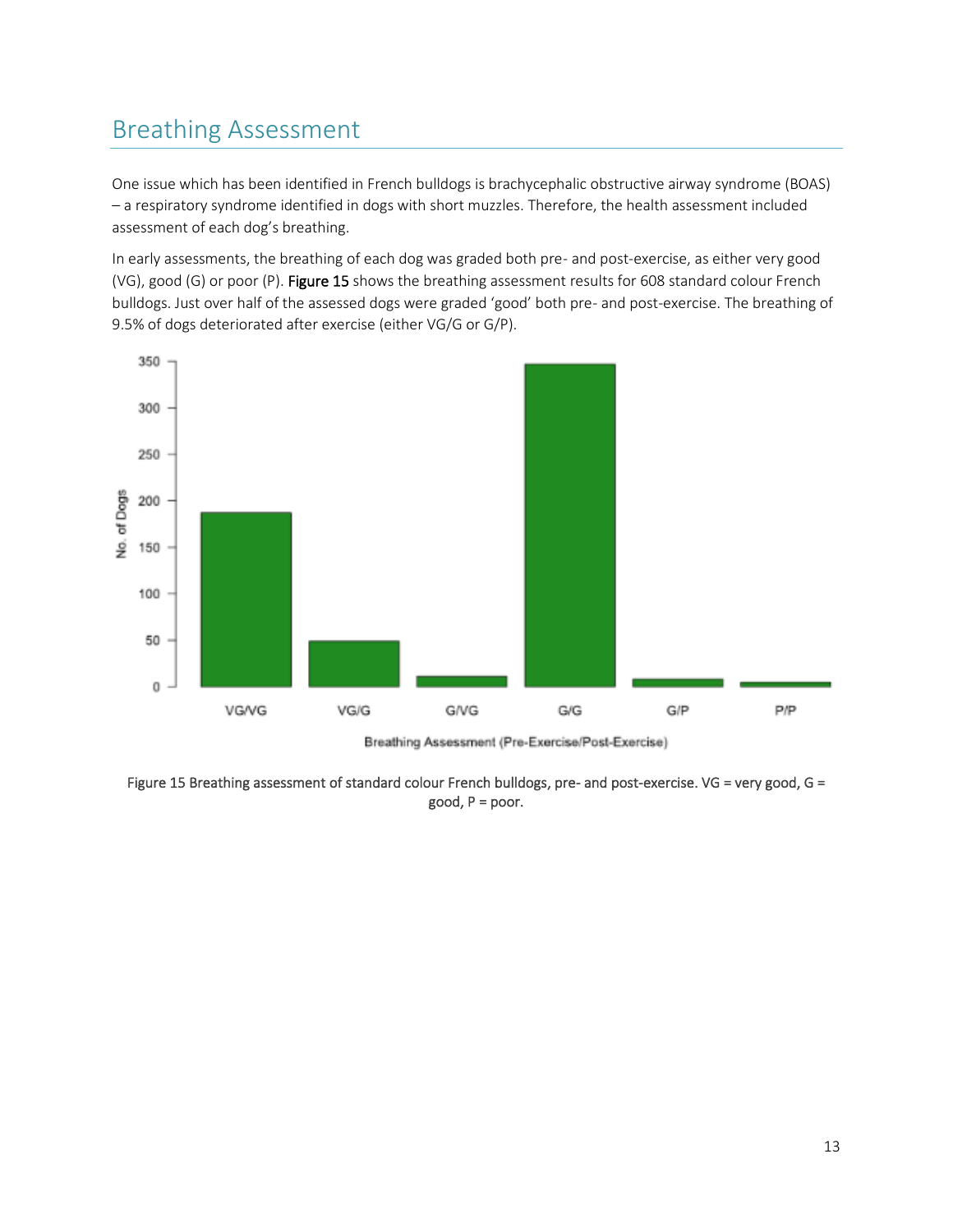A validated BOAS grading scheme was introduced in 2015, developed in collaboration with researchers at the University of Cambridge (see<https://www.vet.cam.ac.uk/boas> for more information). Dogs are awarded a grade between 0 and 3, dependent on respiratory assessment both pre- and post- a three-minute exercise session. Dogs unaffected with BOAS are awarded grade 0, whilst a grade 1 dog has mild symptoms, a grade 2 dog has moderate symptoms, and a grade 3 dog has severe symptoms of BOAS. As of 2019, this is now an official Kennel Club health scheme, known as the Respiratory Function Grading Scheme (see <https://www.thekennelclub.org.uk/rfgs> for further details).

Figure 16 shows the distribution of BOAS grades of 1,162 standard colour French bulldogs assessed by vets. Most dogs were graded 0 or 1, which is usually considered clinically unaffected. 93 dogs (8.0%) were graded a 2 or 3 – clinically affected.



Figure 16 BOAS grading of standard colour French bulldogs, according to the University of Cambridge grading scheme.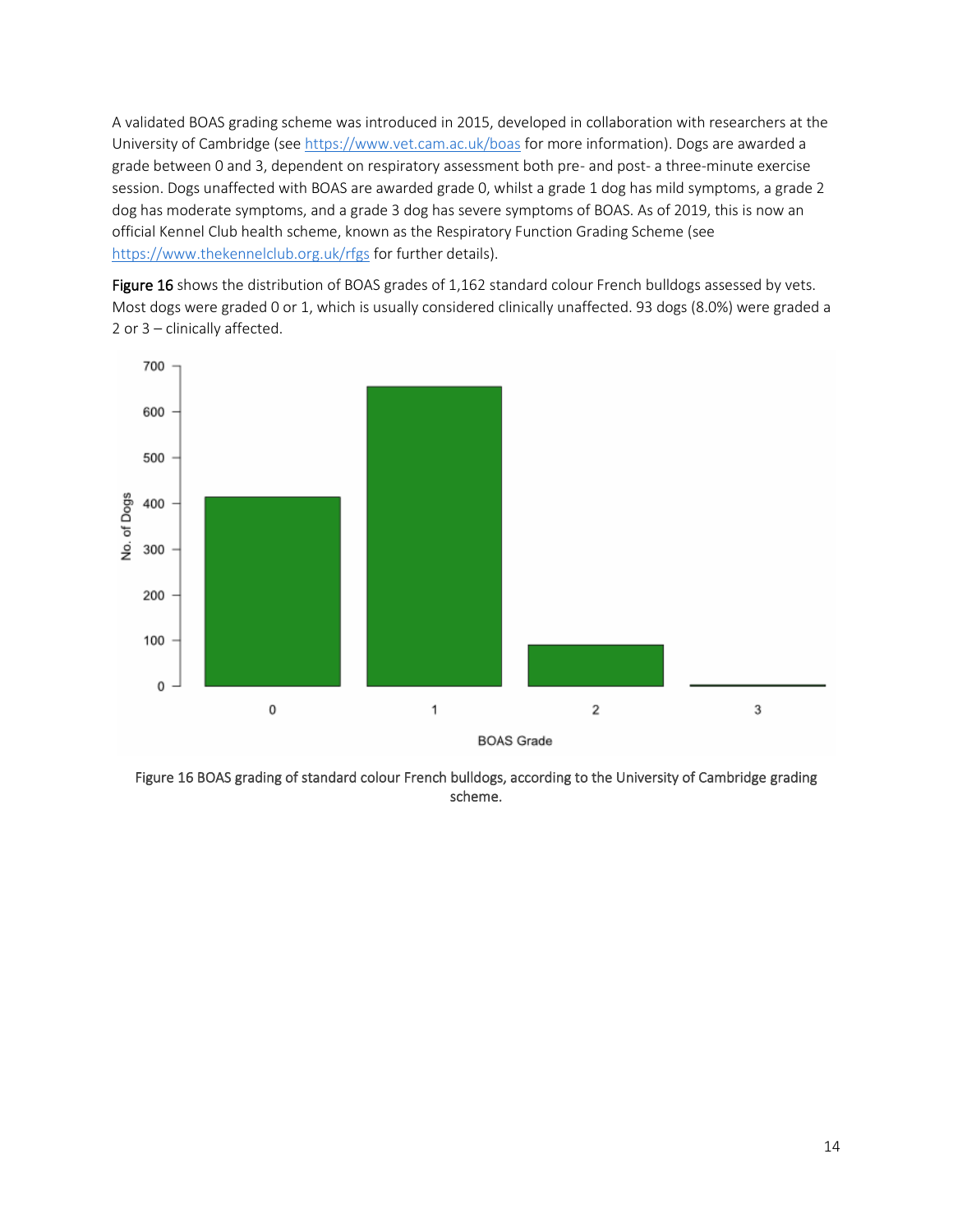

Figure 17 shows the breathing assessment results for 46 CNR French bulldogs. No dog was graded poor either pre- or post-exercise. The breathing of 8.7% of dogs deteriorated after exercise (VG/G).



Figure 18 shows the distribution of BOAS grades of 347 CNR French bulldogs assessed by vets. Most dogs were graded 0 or 1, which is usually considered clinically unaffected. 37 dogs (10.7%) were graded a 2 or 3 clinically affected.



Figure 18 BOAS grading of CNR French bulldogs, according to the University of Cambridge grading scheme.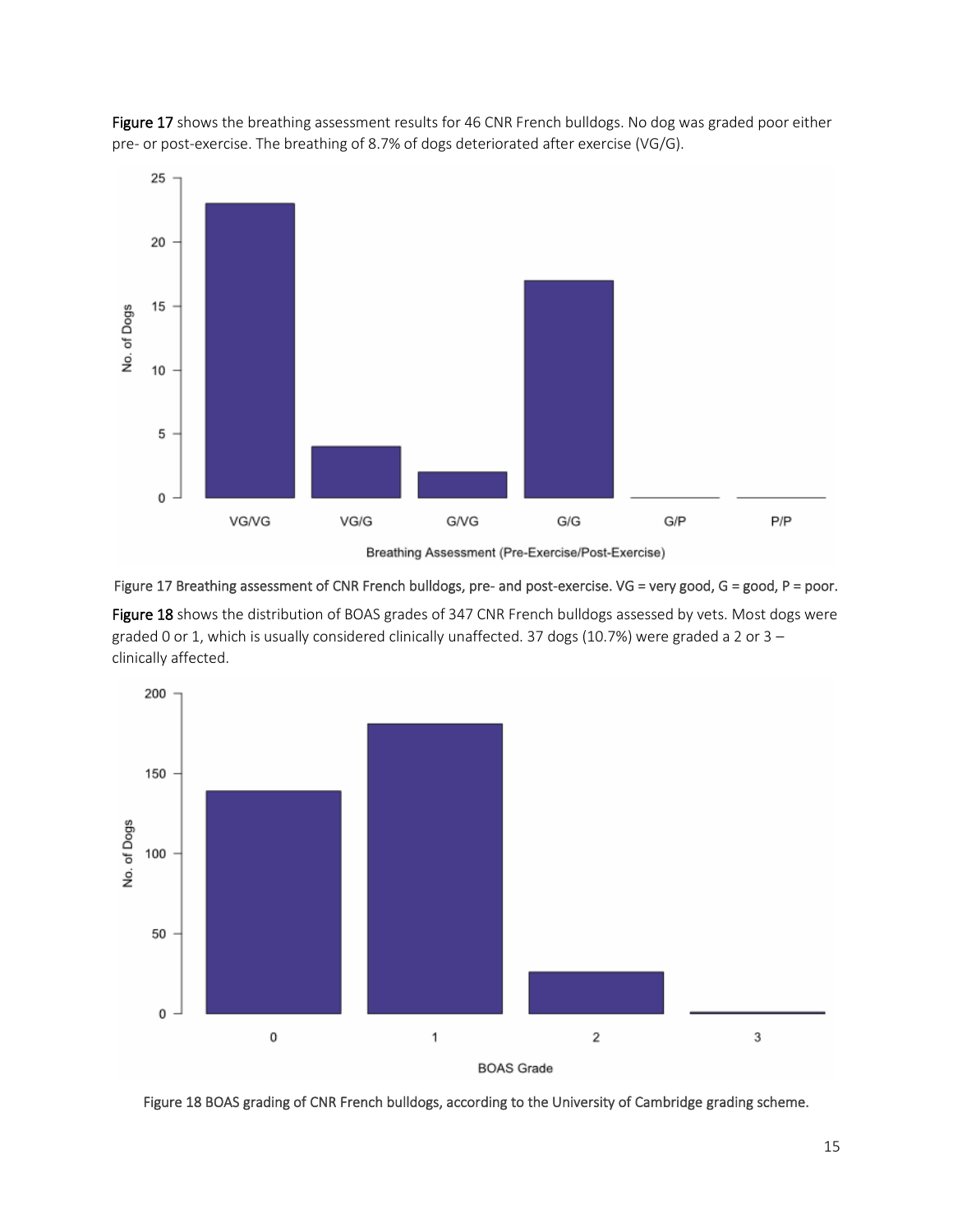# Patellar Luxation Grading

Luxating patella is a condition where the kneecap (patella) moves out of place, often observed in small dog breeds such as French bulldogs. The degree of luxation of each kneecap can be assessed using the Putnam grading system. Each patella is graded between 0 and 4, with grade 0 being no luxation and grade 4 being permanent luxation which cannot be repositioned.

Se[e https://www.vetortho.co.uk/patella-scoring-dog-ireland](https://www.vetortho.co.uk/patella-scoring-dog-ireland) for further information.

Figure 19 shows the patella grades for 1,755 standard colour French bulldogs - left/right knees. 77.5% of dogs were graded 0/0, meaning both kneecaps were normal. No dog had a patella graded as a 4, though six dogs had one or both knees graded as a 3, meaning spontaneous/permanent luxation which can be repositioned manually.



Figure 19 Patella grading in standard colour French bulldogs (left/right).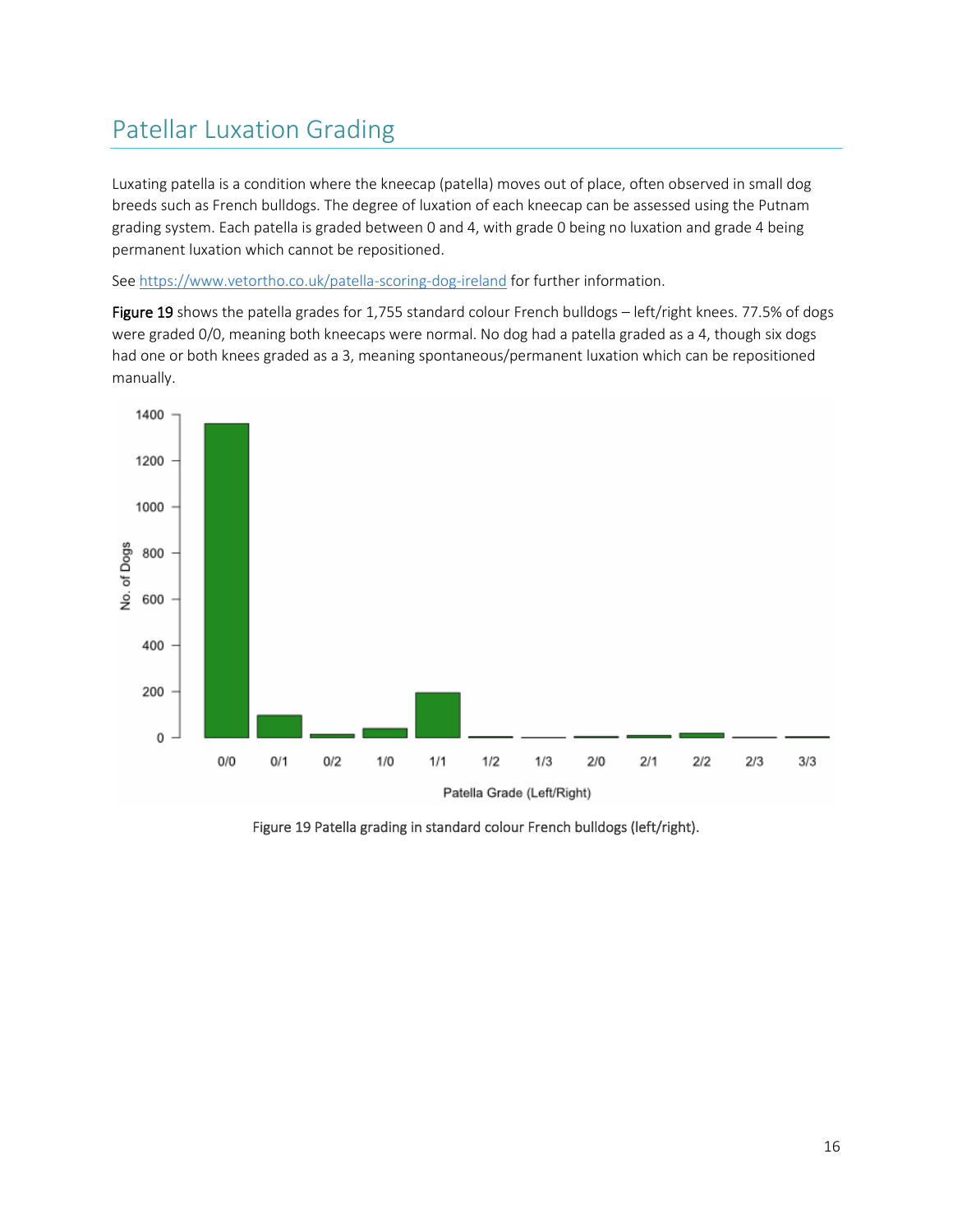Figure 20 shows the patella grades for 395 CNR French bulldogs. 78.2% of dogs were graded 0/0, meaning both kneecaps were normal. No dog had a patella graded as a 4, though four dogs had one or both knees graded as a 3, meaning spontaneous/permanent luxation which can be repositioned manually.



Figure 20 Patella grading in CNR French bulldogs (left/right).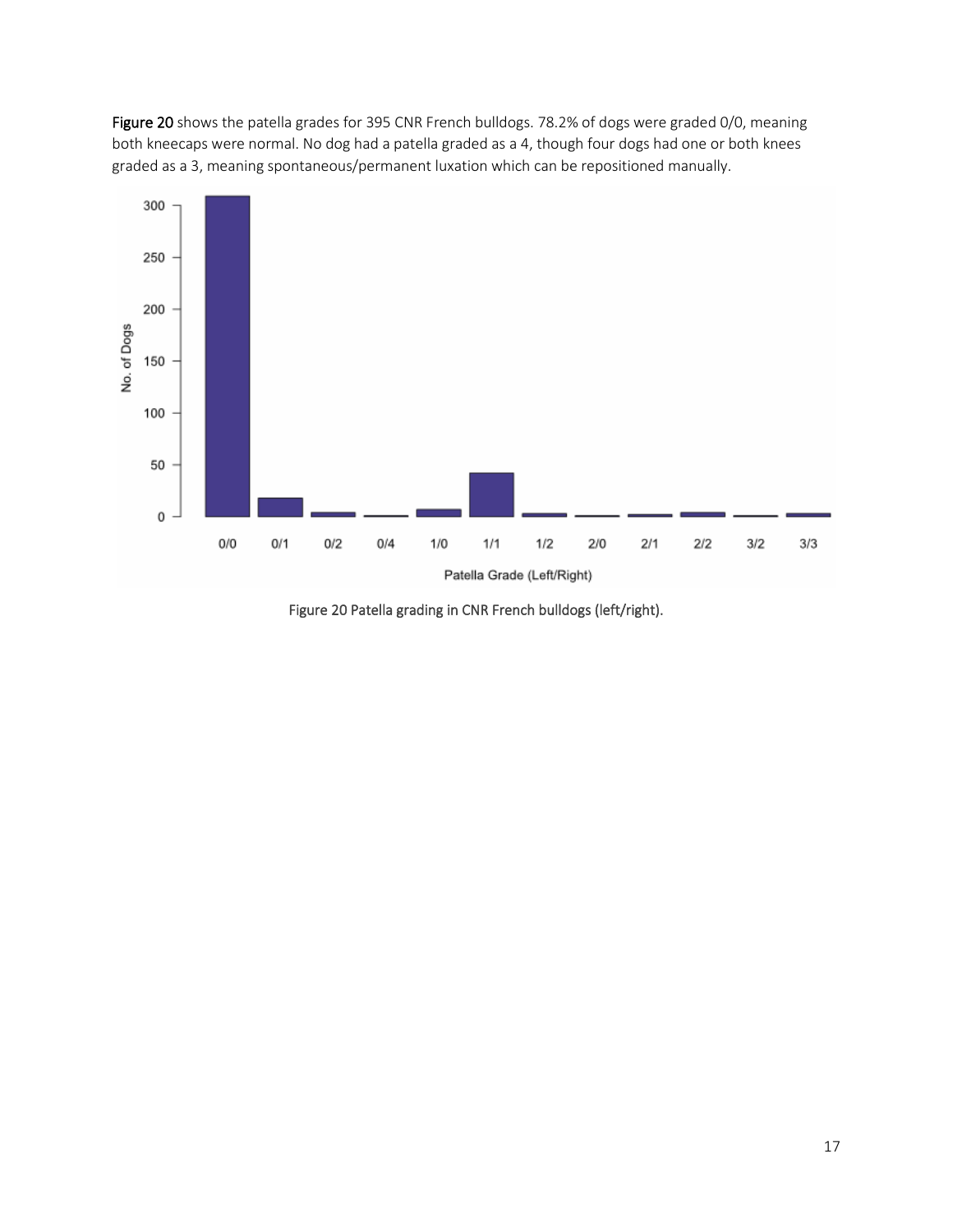#### Tails

The French bulldog tail is described in the Kennel Club breed standard as follows:

*Undocked, short, set low, thick at root, tapering quickly towards tip, preferably straight, and long enough to cover anus. Never curling back nor carried gaily.*

Additionally, two points of concern for special attention by judges mention the tail:

- (1) Lack of tail, screw tail, inverted tail and tight tail,
- (2) Screw tail.

The health assessment form asks the vet to assess the presence of the tail on the dog, whether it is inturned, and whether it is mobile.

Tail assessment results were recorded for 1,751 standard colour French bulldogs, with the results shown in Figure 21. A tail was not recorded as present in 14.5% of assessed dogs, with an inturned tail recorded in 0.2% of dogs.



Figure 21 Tail assessment results for standard colour French bulldogs.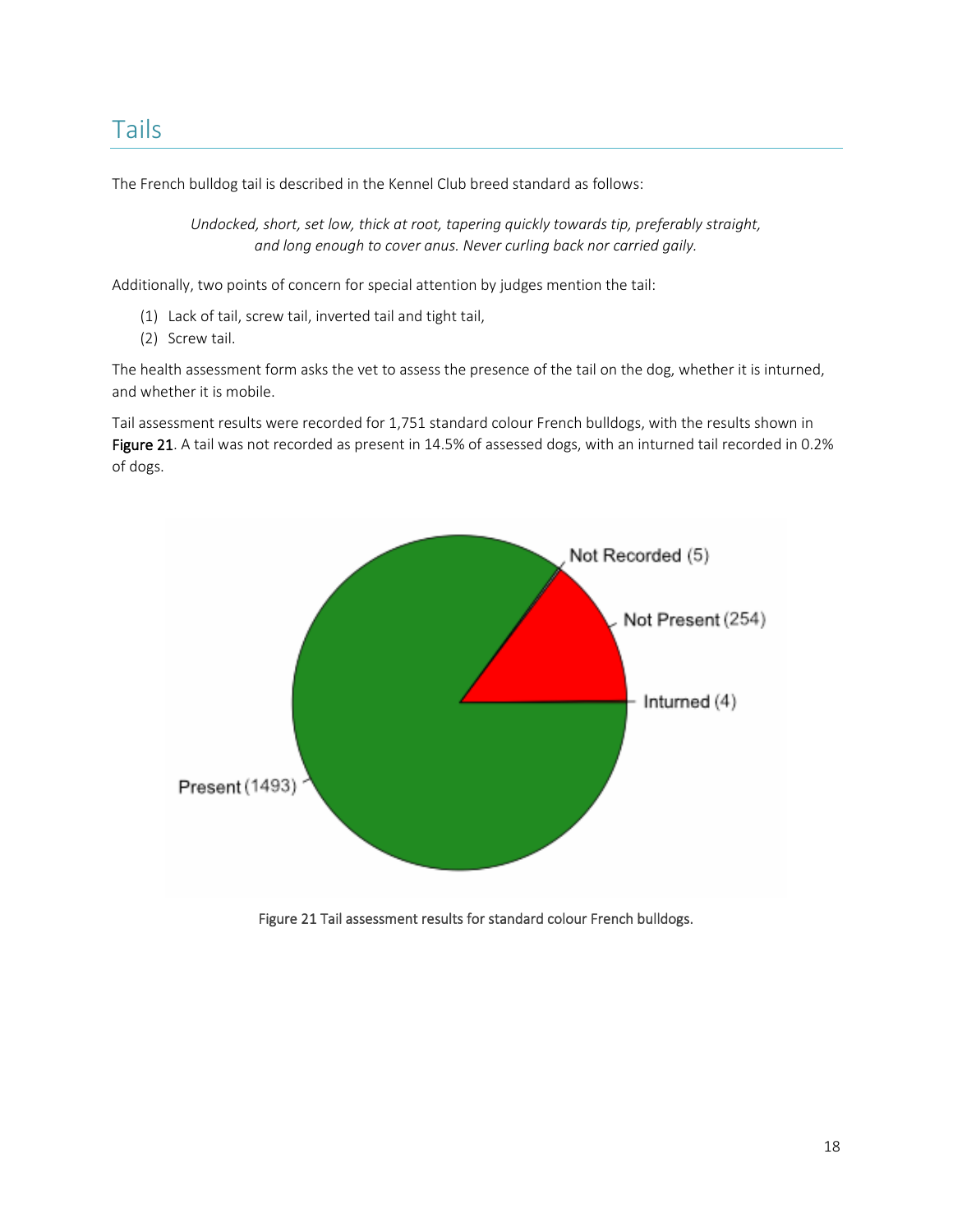Tail assessment results were recorded for 394 CNR French bulldogs, with the results shown in Figure 22. A tail was not recorded as present in 9.9% of assessed dogs, with no dogs recorded with inturned tails.



Figure 22 Tail assessment results for CNR French bulldogs.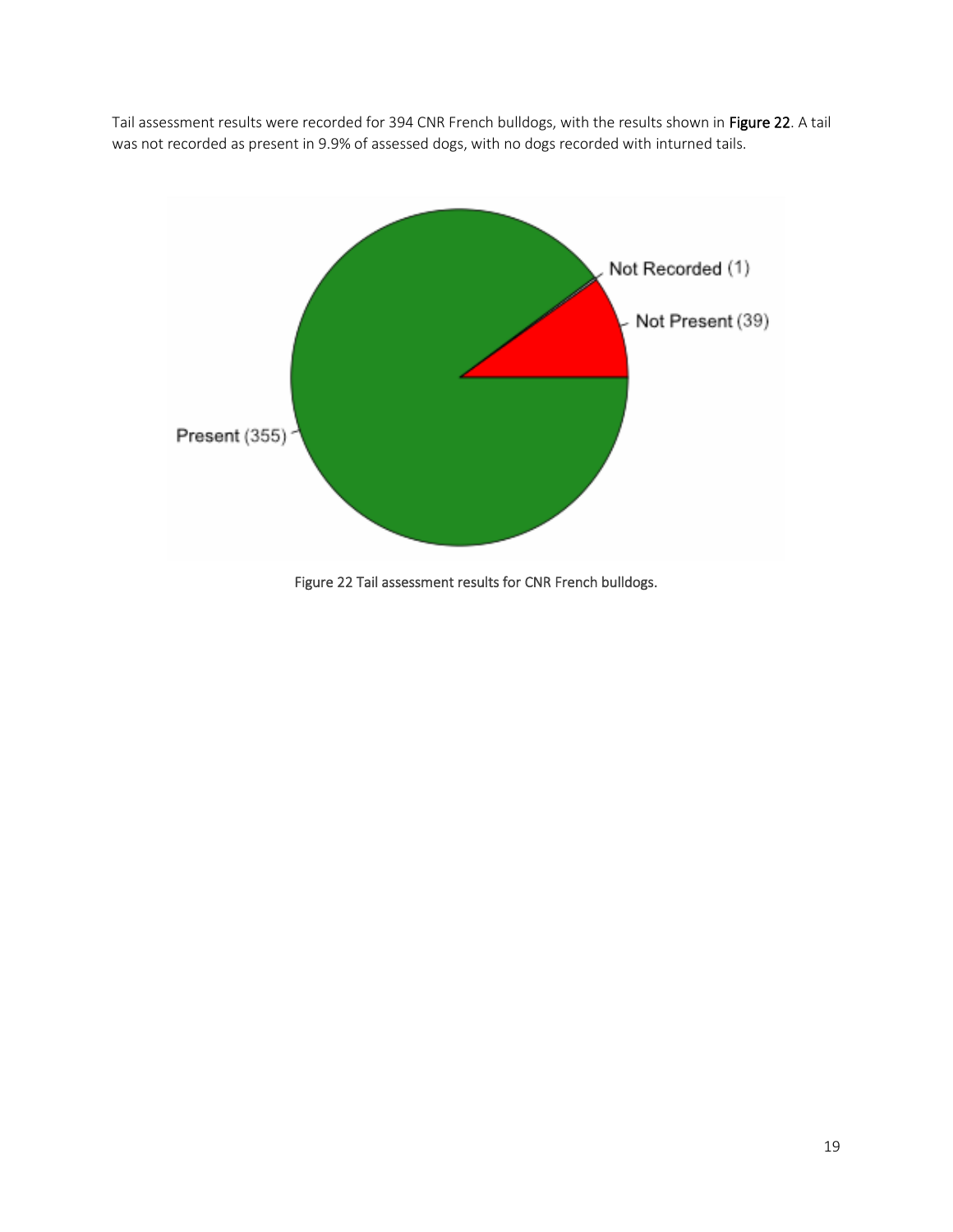# Eye Health

The health assessment form asks the vet to assess each eye on the dog and note whether any of the following conditions are present: excessive tearing, eyes of unequal size, enlarged third eyelid, entropion, ectropion, dry eye, distichiasis, pannus and corneal scarring. Vets can also make additional notes which may include comments on eye health.

Information on eye health was included for 1,754 standard colour French bulldogs, with data missing for two dogs. 1593 (90.8%) of dogs had no recorded issues. Table 1 shows the breakdown of issues recorded for the affected dogs, with the most common being excessive tearing and entropion. Seventeen dogs had multiple issues identified. Additionally, one dog had a vet note indicating a 'lost eye'.

| Observation              | Count |
|--------------------------|-------|
| <b>Excessive tearing</b> | 77    |
| Entropion                | 42    |
| Eyes of unequal size     | 20    |
| Distichiasis             | 17    |
| Ectropion                | 11    |
| Enlarged third eyelid    | 6     |
| Corneal scarring         | 4     |
| Dry eye                  | 1     |
| Pannus                   |       |
|                          |       |

#### Table 1 Frequency of noted eye issues in standard colour French bulldogs.

Information on eye health was included for 395 CNR French bulldogs. 343 (86.8%) of dogs had no recorded issues. Table 2 shows the breakdown of issues recorded for the affected dogs, with the most common being excessive tearing and entropion. Nine dogs had multiple issues identified.

#### Table 2 Frequency of noted eye issues in CNR French bulldogs.

| Observation              | Count         |
|--------------------------|---------------|
| <b>Excessive tearing</b> | 30            |
| Entropion                | 15            |
| Eyes of unequal size     | 7             |
| Enlarged third eyelid    | 5             |
| Distichiasis             | 3             |
| Corneal scarring         | $\mathcal{P}$ |
| Dry eye                  | 1             |
| Ectropion                | ∩             |
| Pannus                   |               |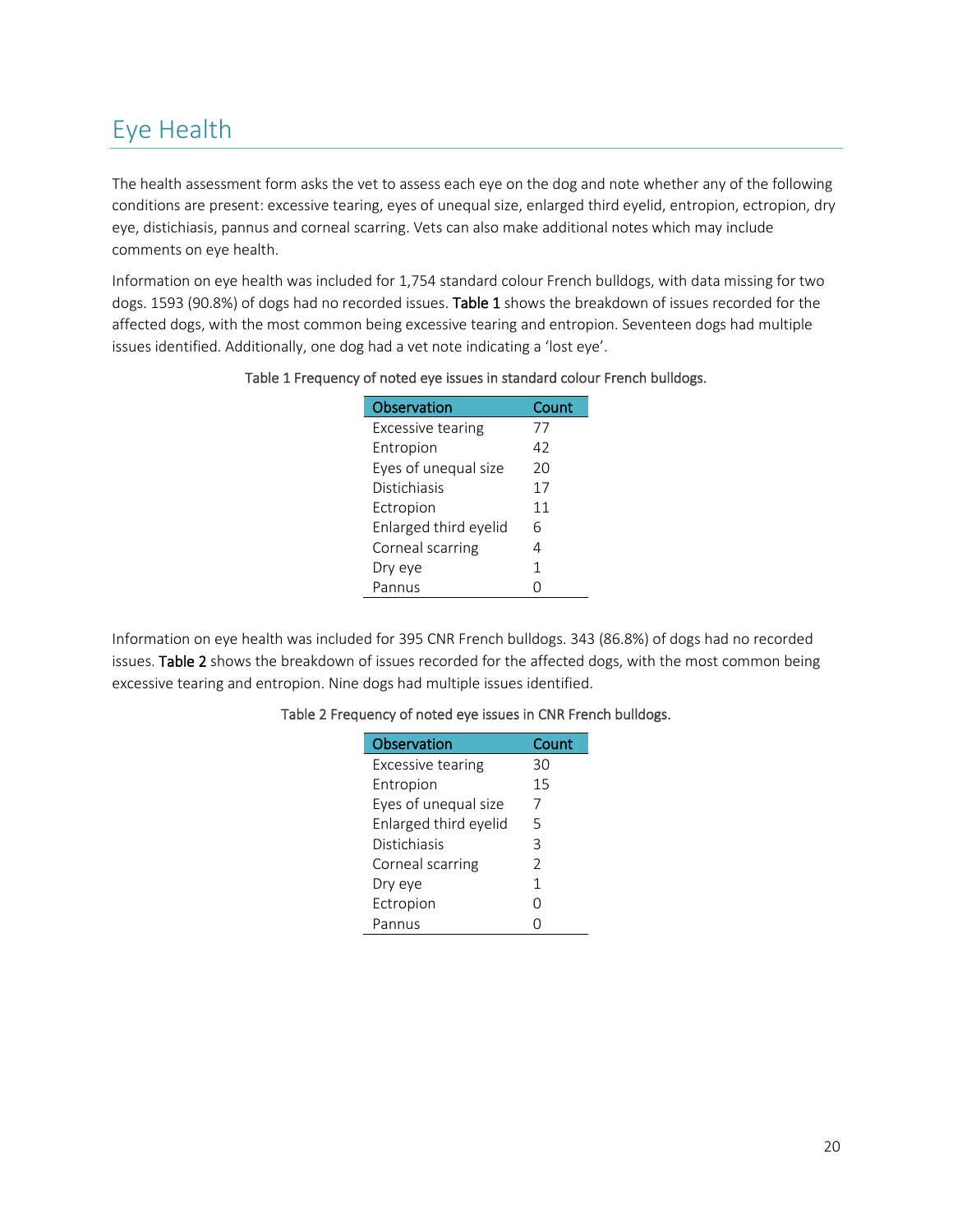### Ears and Hearing

The health assessment form asks the vet to assess the degree of stenosis of the ear canals, and record whether the ear is open, narrow or closed. The hearing of the dog should also be established, and BAER (brainstem auditory evoked response tests can be recommended to further test the hearing of the dog.

Ear stenosis assessment was recorded for 1750 standard colour French bulldogs. 1,668 (95.3%) of the assessed dogs had both ears assessed as open. Table 3 shows the frequency of the ear stenosis assessments for the remaining dogs.

| <b>Assessment</b>            | Count |
|------------------------------|-------|
| One ear narrow, one ear open | 35    |
| Both ears narrow             | 44    |
| Both ears closed             | 2     |
| One ear open, one ear closed |       |

#### Table 3 Frequency of ear stenosis in standard colour French bulldogs.

Hearing was established for 1,715 standard colour French bulldogs and not established for 38 dogs, with no results recorded for three dogs. BAER testing was not recommended for any of the dogs.

Ear stenosis assessment was recorded for 394 CNR French bulldogs. 369 (93.7%) of the assessed dogs had both ears assessed as open. Table 4 shows the frequency of the ear stenosis assessments for the remaining dogs.

#### Table 4 Frequency of ear stenosis in CNR French bulldogs.

| <b>Assessment</b>            | Count |
|------------------------------|-------|
| One ear narrow, one ear open | 12    |
| Both ears narrow             | 12    |
| One ear open, one ear narrow |       |

Hearing was established for 383 CNR French bulldogs and not established for 7 dogs, with no results recorded for four dogs. BAER testing was recommended for one dog.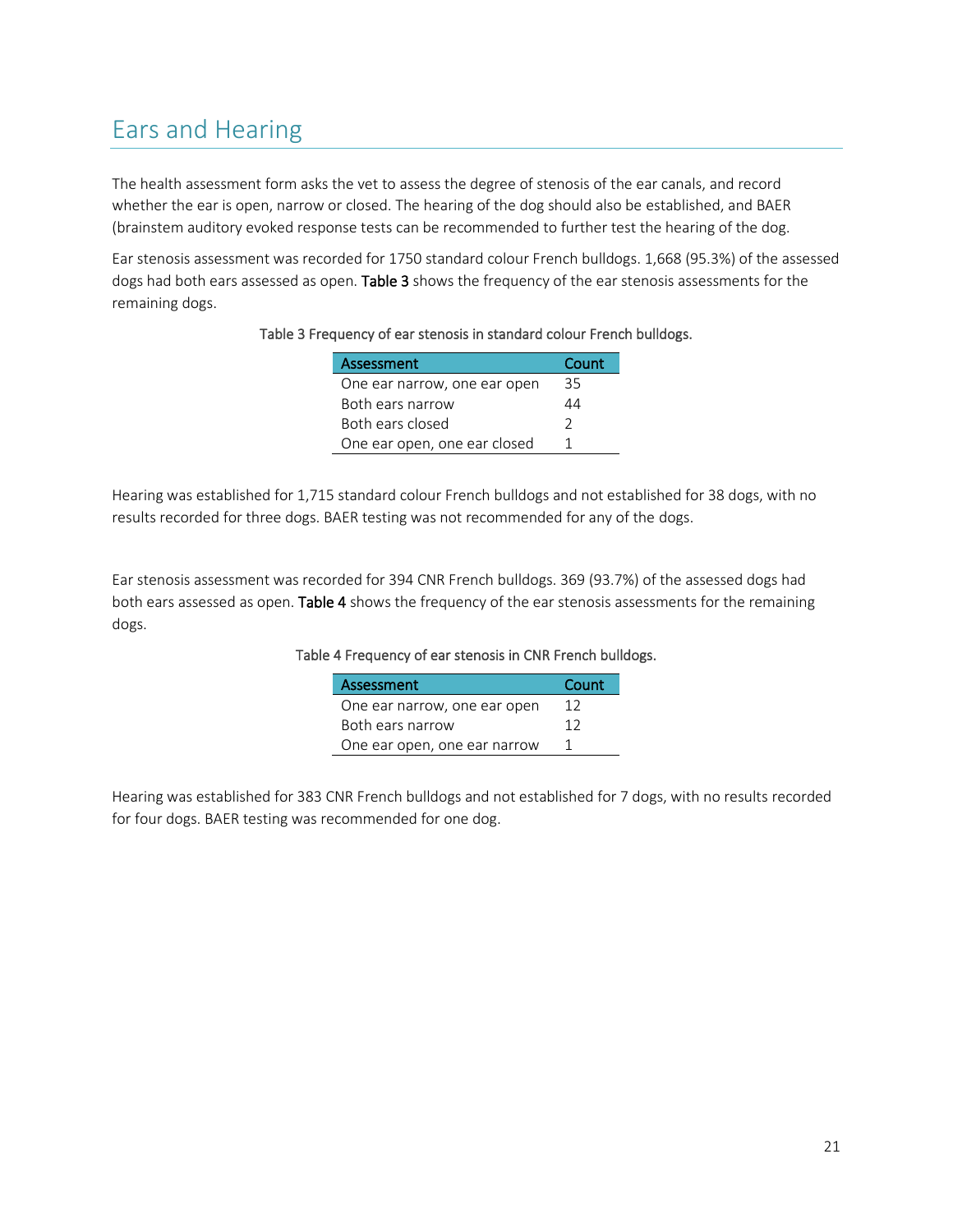### Heart Health

The health assessment form asks the vet to assess the heart on auscultation (listening to the heart using a stethoscope) and record whether the heart sounds normal, as well as any other comments.

Heart auscultation results were recorded for 1,754 standard colour French bulldogs. 1746 (99.5%) had a normal heart examination result. Table 5 shows the frequency of the recorded heart abnormalities.

| Table 5 Frequency of heart abnormalities in standard colour French bulldogs. |  |
|------------------------------------------------------------------------------|--|
|------------------------------------------------------------------------------|--|

| Abnormality              | Count    |
|--------------------------|----------|
| Grade one heart murmur   | ٦        |
| Sinus arrhythmia         | <u>່</u> |
| Grade three heart murmur |          |

Heart auscultation results were recorded for 395 CNR French bulldogs. 391 (99.0%) had a normal heart examination result. Table 6 shows the frequency of the recorded heart abnormalities.

Table 6 Frequency of heart abnormalities in CNR French bulldogs.

| Abnormality            | Count |
|------------------------|-------|
| Grade one heart murmur |       |
| Ungraded heart murmur  |       |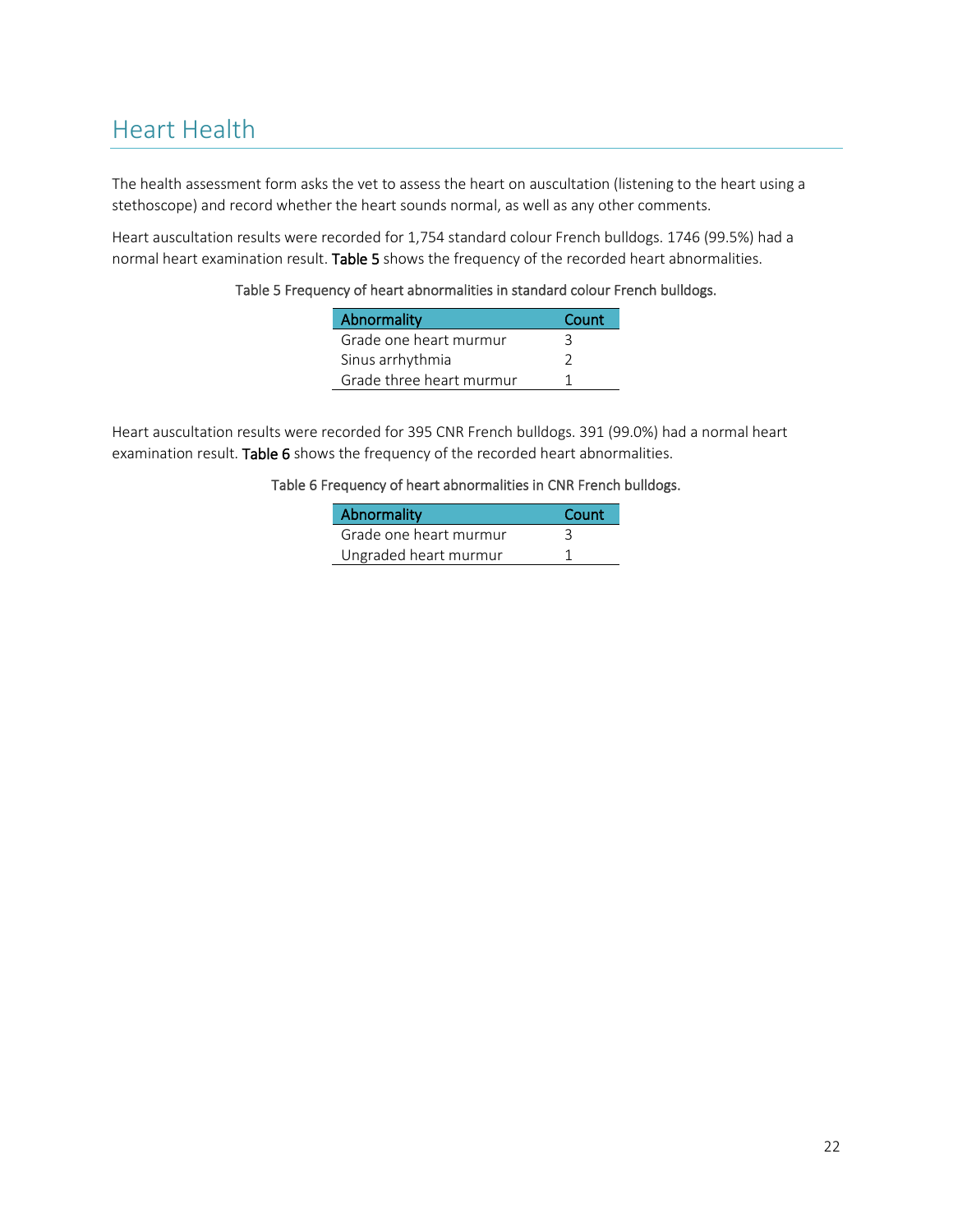### Skin Health

The health assessment form asks the vet to assess whether the skin is 'good' (i.e. healthy), whether there are any inflamed areas, and whether there is any hair loss/bald patches. Vets can also make additional notes which may include comments on skin health.

Skin assessment results were recorded for 1,746 standard colour French bulldogs. 1,727 (98.9%) were recorded with good skin. Table 7 shows the frequency of the recorded skin problems.

Table 7 Frequency of recorded skin problems in standard colour French bulldogs.

| Problem                 | Count |
|-------------------------|-------|
| Inflamed areas          | 13    |
| Skin not good           |       |
| Interdigital dermatitis | 1     |
| Seasonal alopecia       |       |

Skin assessment results were recorded for 395 CNR French bulldogs. 386 (97.7%) were recorded with good skin. Table 8 shows the frequency of the recorded skin problems.

#### Table 8 Frequency of recorded skin problems in CNR French bulldogs.

| Problem            | Count |
|--------------------|-------|
| Inflamed areas     | ੨     |
| Skin not good      | 2     |
| Atopy              | 2     |
| Early skin disease |       |
| Seasonal allergies |       |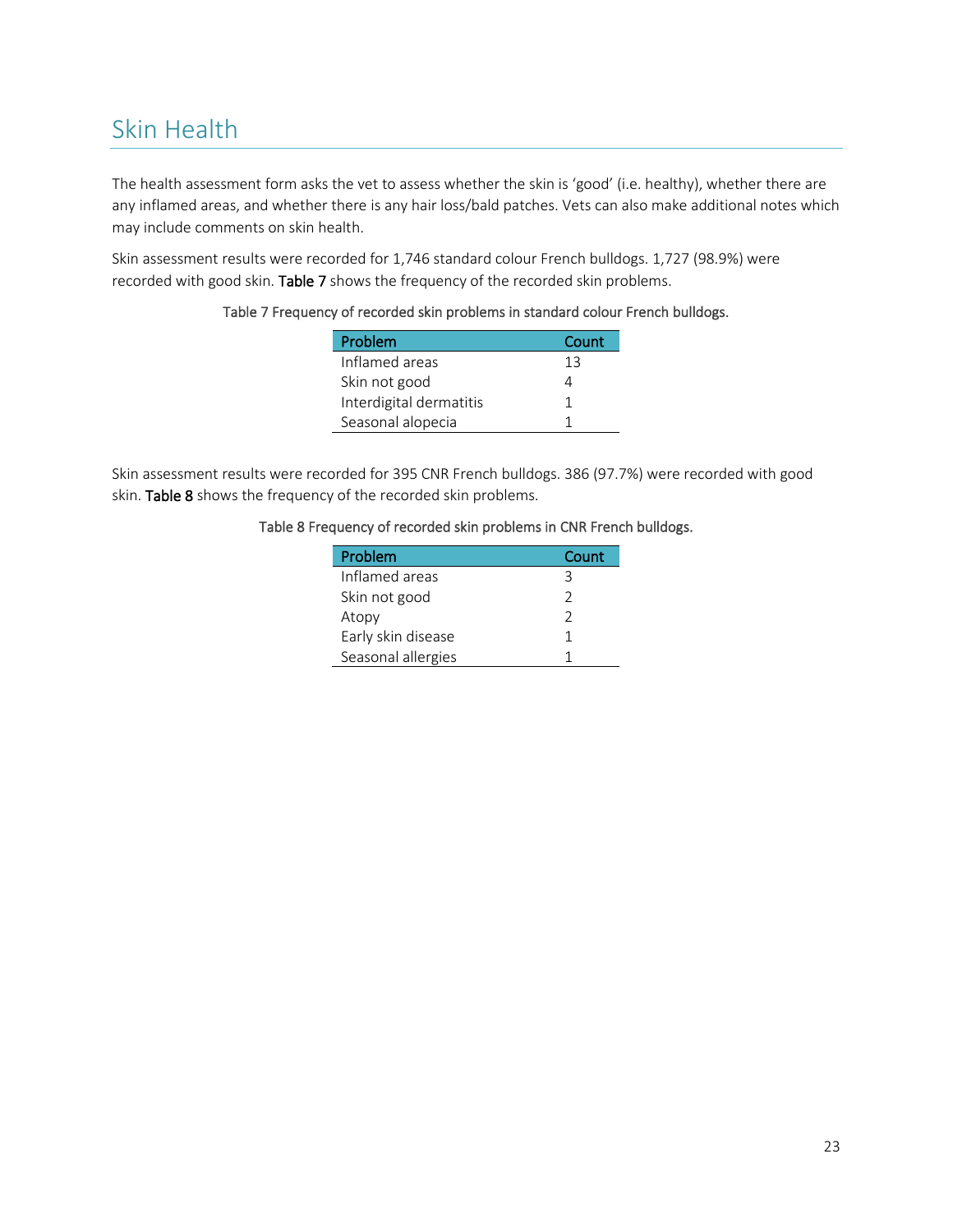# Additional Notes

Vets can record additional notes on the dog's health on the assessment form. Some of these have been included in the appropriate health related sections above. Table 9 includes are the remaining comments.

| <b>Notes</b>                                                          | Count          | <b>Coat Colour</b>    |
|-----------------------------------------------------------------------|----------------|-----------------------|
| Nostril surgery                                                       | 3              | Two standard, one CNR |
| Upper respiratory tract noise                                         | 3              | Two standard, one CNR |
| Soft palate affecting breathing                                       | $\overline{2}$ | Standard              |
| Bilateral carpal valgus                                               | 1              | Standard              |
| Excess panting after exercise; reluctance to nose breath; some airway | 1              | Standard              |
| noise                                                                 |                |                       |
| Extra teeth                                                           | 1              | Standard              |
| Increased breathing noise not unusual for breed                       | 1              | Standard              |
| Mild noisy breathing                                                  | 1              | Standard              |
| Mild upper respiratory noise                                          | 1              | Standard              |
| <b>Noisy</b>                                                          | 1              | Standard              |
| Possible block vertebra                                               | 1              | Standard              |
| Slightly noisy breathing on exercise                                  | 1              | Standard              |
| Open mouth breathing at rest and worse on exercise                    | 1              | Standard              |
| Soft palate surgery; cruciate repair surgery                          | 1              | Standard              |
| Some noise after exercise                                             | 1              | Standard              |
| Some respiratory noise                                                | 1              | Standard              |
| Excellent – one of the best I've ever seen                            | 1              | Standard              |
| Some chaffing from harness                                            | 1              | Standard              |
| Stressed; breathing not assessed                                      | 1              | Standard              |
| Very excited                                                          |                | Standard              |

#### Table 9 Additional notes made by vets on health assessment forms.